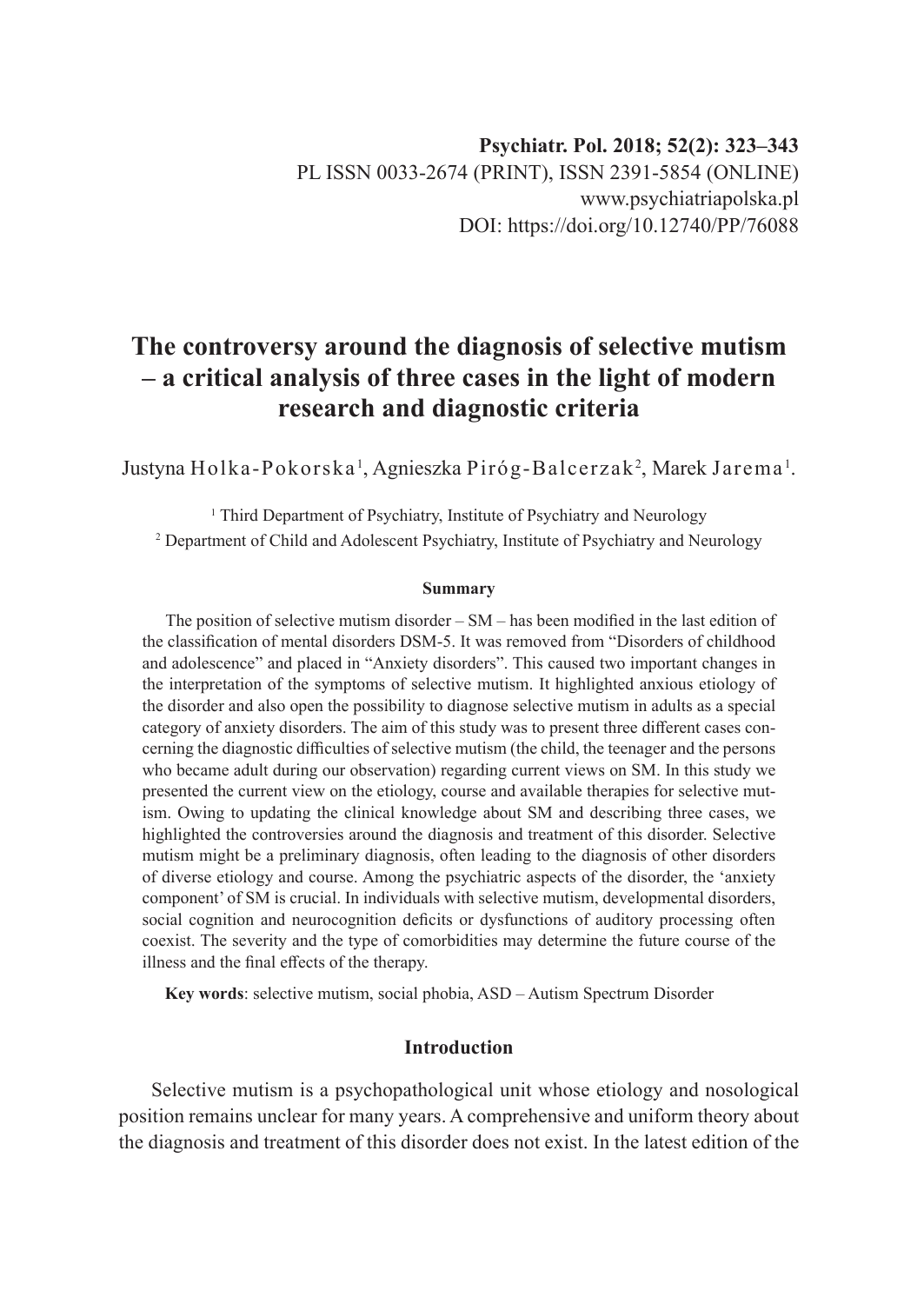classification of mental disorders DSM-5, changes concerning the classification of that syndromological unit were made. Selective mutism was moved from "disorders of childhood and adolescence" to "anxiety disorder" category in the DSM-5 [1]. This highlighted and "sanctioned" the concept of primary anxiety etiology of this disorder [1].

Diagnostic criteria for SM were not changed [1]. However, according to the latest edition of the DSM-5, selective mutism can be diagnosed in children and adolescents as well as adults, provided that it is a type of anxiety disorders, not a symptom of psychosis, developmental, neurological or speech disorders. Over the past few years a lot of controversy and confusion raised around SM. Some researchers do not qualify SM as mental or emotional disorders, but consider it to be an effect of speech deficits, or avoiding type of behavioral disorder [2].

## **Aim and method**

The presented paper had two objectives. One was to discuss the current views on the genesis and treatment of selective mutism in relation to the new approach of SM classification. Review of the literature was made via MEDLINE database and based on such key words as "selective mutism", "selective mutism diagnosis", "selective mutism treatment". The papers representative for the analyzed research groups and essential for the diagnosis and treatment of patients with selective mutism were qualified for further analysis. The most important reviews on the analyzed topic published so far were also analyzed.

Another, no less important aim of the study, was a description of controversy around the diagnosis of selective mutism. It was illustrated by three very different cases of patients with SM in which at certain stages of observation selective mutism was diagnosed. Describing these cases we paid attention to the characteristics of clinical symptoms, comorbid mental disorders and the course of the disorder. In two of three presented patients, the diagnosis of selective mutism has been verified.

#### **The nosological position of selective mutism**

The etiology and pathogenesis of mental disorders usually raise controversy among scientists and clinicians. Therefore, in order to precisely describe the patients' psychopathology, the concept of comorbidity of psychiatric disorders was created. The extension of that concept is the concept of lifetime comorbidity. According to Wittchen [4] and Jacobi et al. [3], lifetime comorbidity allows to look at the psychopathology of a patient from a developmental perspective. The two most important diagnostic systems used in the psychiatric diagnosis are non-nosological systems.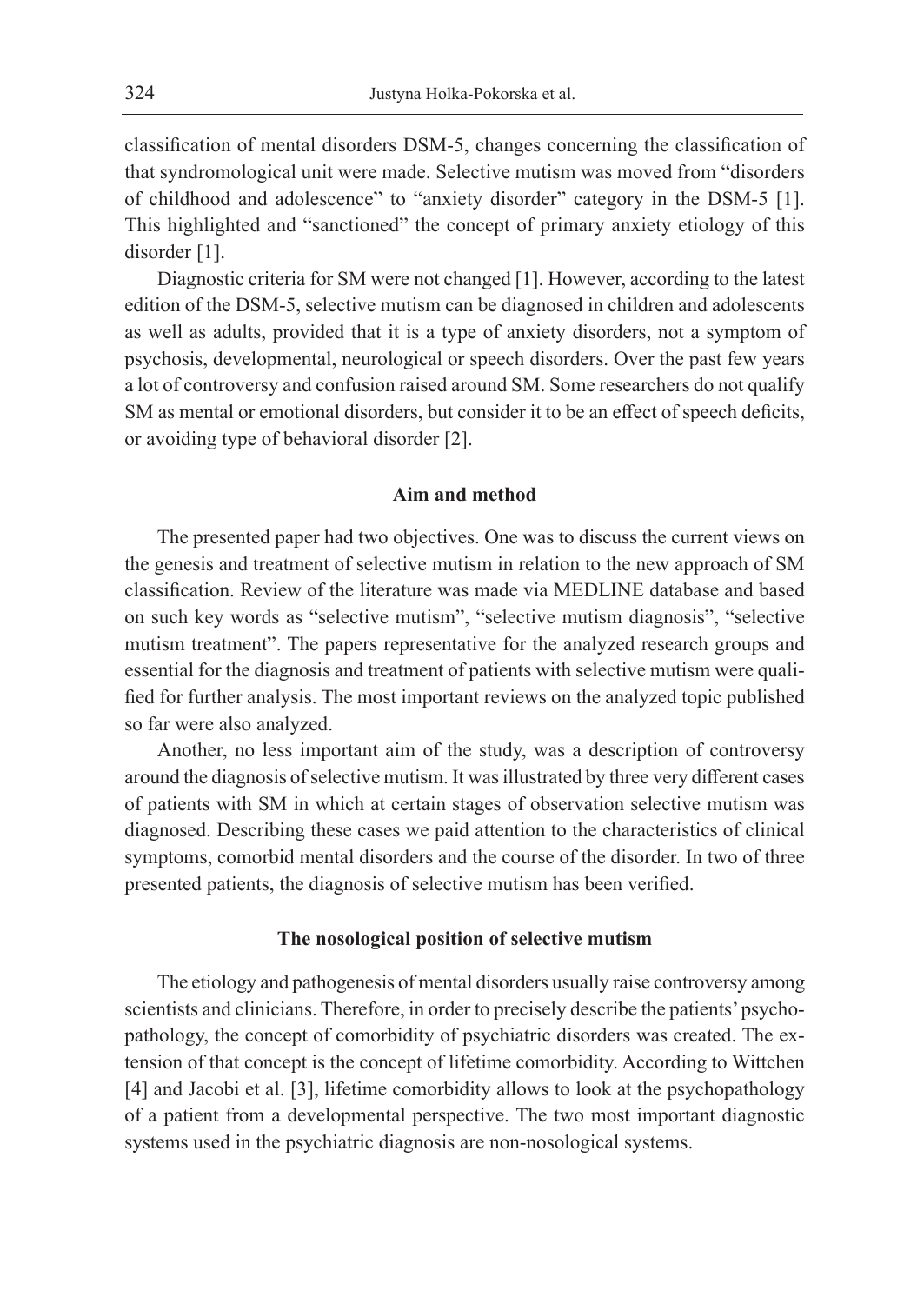The classification and diagnostic position of selective mutism evolved from marginally treated "specific behavioral disorders" to the contemporary approaches recognizing SM as an extreme manifestation of social phobia. In 1934, Tramer described the case of an eight-year old child who refused to speak in certain situations and introduced the term elective mutism (EM). This was to emphasize the lack of verbal contact as a conscious choice of people affected by this disorder [5]. Until the 1990s, there were many ambiguous theories about selective mutism in the literature. They emphasized insubordination and stubbornness of people with selective mutism. Also, the manipulative and controlling behavior of overprotective parents (especially mothers) were linked with SM [6].

The term elective mutism and early American diagnostic criteria for the disorder highlighted the importance of conscious will of patients to withdraw from verbal contact. The term was used to define "refusal to talk" to most people and in most social situations, dependent on the patient's will. The term elective mutism was still present in the DSM-III-R, and have also appeared in Polish psychiatric literature [7]. In the 1980s and 1990s, the withdrawal from verbal contact was interpreted as oppositional defiant features, not as social anxiety manifestation.

In the DSM-IV, DSM-IV-R, and DSM-5 the term elective mutism was replaced by selective mutism. It was done to highlight the phenomenon of mutism, which consists in speech selectivity that applies only to some (selected), not all social environments, and cannot be combined with conscious manipulation of the environment by refusing to speak.

In the ICD-10, selective mutism is listed in "disorders of social functioning with onset specific to childhood and adolescence" [8]. According to the ICD-10, selective mutism is diagnosed when the following conditions are present:

- a) normal or close to normal level of intelligibility;
- b) level of speech competence sufficient for social communication;
- c) clear evidence that the child can speak and speaks normally or almost normally in some situations.

However, in a significant minority of children with selective mutism, delays in speech development or difficulty in articulation are reported.

Thus, according to the ICD-10, selective mutism is still regarded as a health problem limited to childhood and not a form of anxiety disorders that may appear in different periods of life.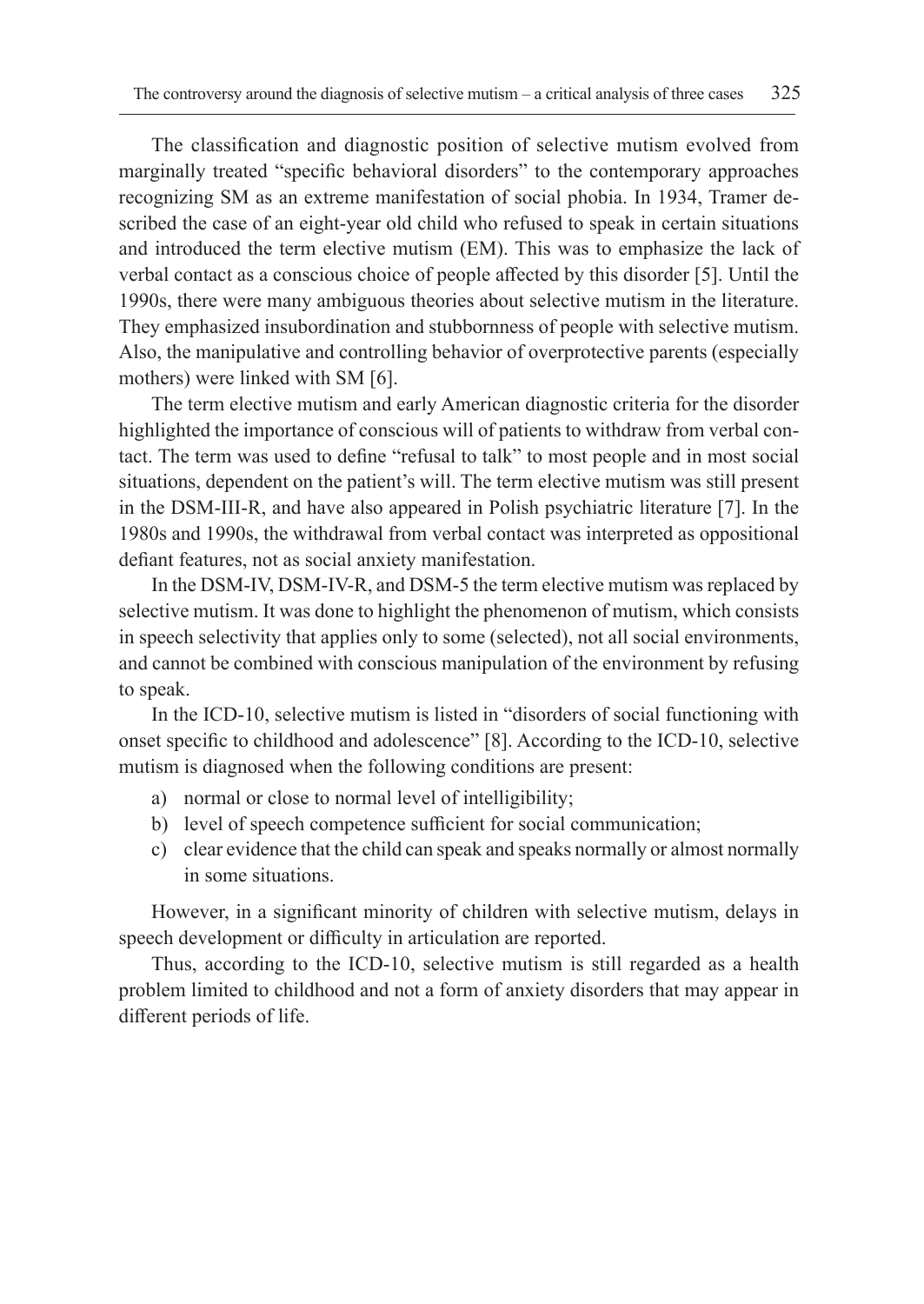# **Modern social and psychological theories concerning the etiopathogenesis of selective mutism**

Most of the scientific findings on selective mutism is based on a very small research groups or case reports only. For this reason epidemiological studies on that diagnostic category may not reflect the real prevalence of this disorder. Epidemiological studies from Western Europe, the United States and Israel show that SM is a relatively rare disorder and is observed in the population with an incidence of 0.03–0.76% [2, 9, 10]. It is observed twice often in girls than in boys [11, 12]. Some authors try to find the sociocultural background of selective mutism, noting that social restraint seems to be more accepted and more often "rewarded" for girls than for boys [13].

As already mentioned, homogenous and applicable theory of selective mutism etiopathogenesis have not been created so far. Among the psychological theories of SM behavioral, psychodynamic and systemic theories are worth mentioning [14].

Behavioral psychologists, using behavioral theory and negative reinforcement in learning process, assume that in new social situations the sympathetic nervous system takes inhibiting control on the ability to speak and on the whole behavior of children with SM. Therefore, children with this disorder in threatening situations (new social situations) behave as if they were "immobile" or "frozen". On the linguistic level it manifests itself as silence [9, 14, 15].

Psychodynamic theory emphasizes that unresolved oedipal conflict and fixation at the oral or anal stage of psychosexual development are important for the SM etiology [16]. By transposing anger towards the same sex parent, the regression to non-verbal stage of development appears as a defense mechanism in situations which increase fear and exacerbate the internal conflict [16]. Silence becomes a defense mechanism to "punish" parents.

In the systemic theory, the importance of neurotic parental control over the children with selective mutism associated with dependence and ambivalence is highlighted. As a result, children are excessively and interdependently attached to their parents. It causes lack of confidence in the outside world, fear of strangers, fear of assimilating difficulties, and fear of verbal communication. This leads to clinical manifestations of the disorder – silence  $[9, 17]$ .

Discussing the psychological theories of SM, it is worth to cite the so-called new integrated developmental theory. It stresses the importance of earlier biological and temperamental anxiety predisposition in children with speech development disorders. According to the integrated developmental theory, children with SM remain unaware of their language deficits before starting pre-school education (or school education when a child did not attend kindergarten). However, in new, "demanding" social interaction with their peers with normal development of language functions, children with SM are excluded from that group. Beginning of education can be the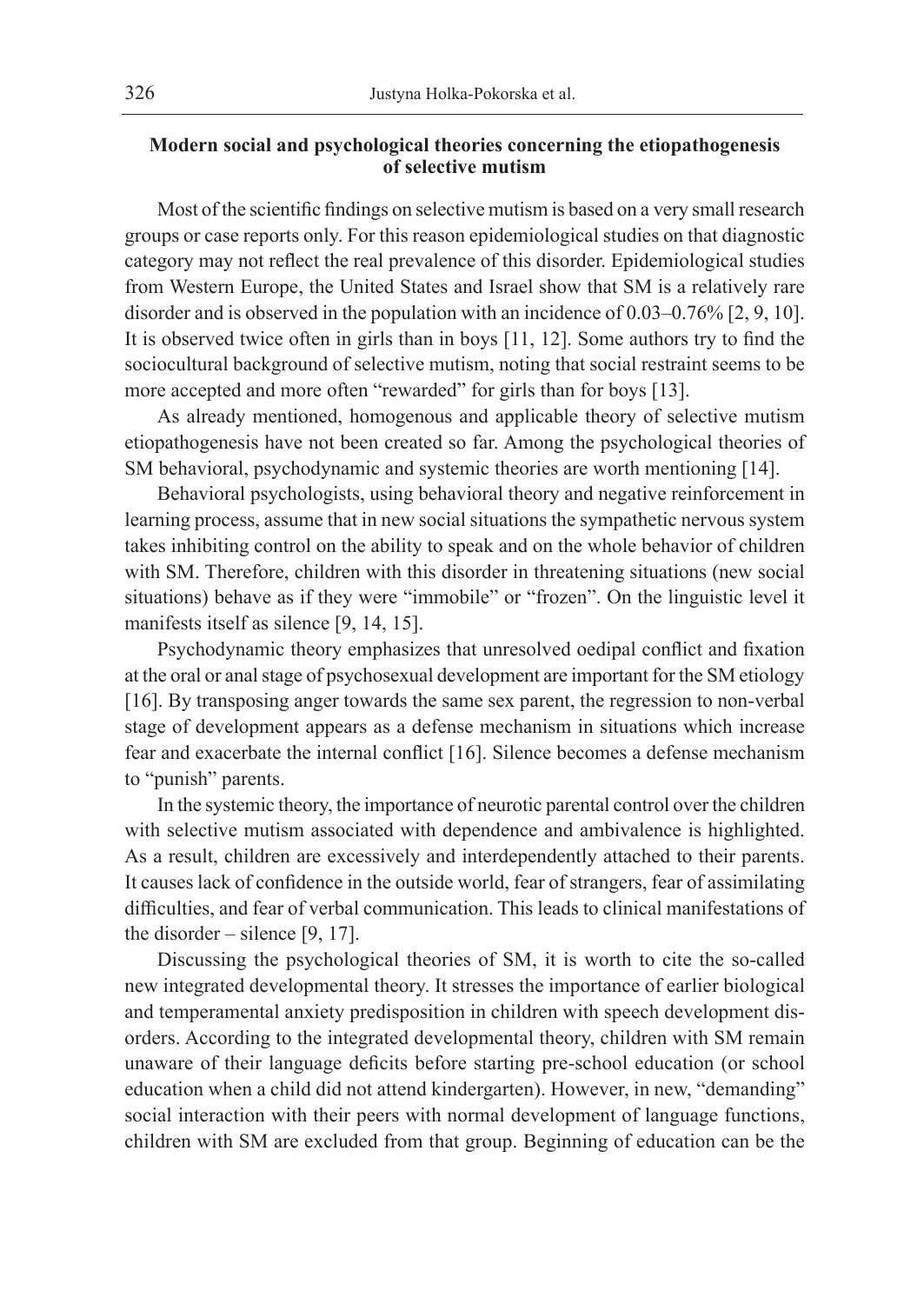first time when the SM children confront with their disabilities. In children with anxiety response patterns, it may trigger a pattern of avoiding confrontation in the kindergarten/school environment and activate mutistic behavior [2]. The integrated developmental theory also emphasizes the importance of avoiding response pattern in families of patients with SM.

In the 1990s, it was suggested that SM is a kind of strongly expressed social phobia linked with speech and behavioral disorders [18]. This theory is based on the observations that SM is most common in children from families with social phobia history [18]. The symptoms of selective mutism in children may correspond to avoidance of public speaking by adult people with social phobia. In another study, children with SM had higher level of anxiety, more obsessive features and higher percentage of somatic complaints than children in the control group [19].

Opponents of the theory that SM is a part of anxiety disorder spectrum emphasize that the most common period of social anxiety onset is not the same as the onset of SM [17]. The symptoms of SM usually show up in children aged 3–6 years, while the symptoms of social phobia – in adolescents aged 11–13. In a study by Melfsen et al. [17], the severity of anxiety in children with SM symptoms was assessed. The level of social anxiety in studied children was lower as compared with children with a diagnosis of social phobia. Yaganeh et al. [20] confirmed Melfsen's conclusions. The group of children diagnosed with SM had lower level of social anxiety than the subgroup of children with selective mutism symptoms and concomitant social phobia. Moreover, it was observed that children with SM assessed the severity of concomitant social anxiety as lower compared with children with symptoms of social phobia but without the coexisting SM symptoms [20, 21].

The theory of SM being the form of social anxiety is one of the most important theories on this issue in recent years. The study of last two decades caused that SM is not seen as a variation of oppositional defiant behavior any more. This was reflected in the last edition of the DSM-5 by placing SM in anxiety disorder subsection [1]. The following disorders are also listed in that section: separation anxiety, specific phobias, social phobia, panic disorder, agoraphobia, generalized anxiety disorder, unspecified anxiety disorder, substance/medication-induced anxiety disorder, anxiety disorder due to another medical condition.

Descriptive and comparative research on persons with SM have shown that the majority of them also suffered from anxiety disorders [11, 12, 22]. Depending on the study it was 74.1% (*N* = 50) [12], 66% (*N* = 100) [11] or even 100% [22] of examined patients.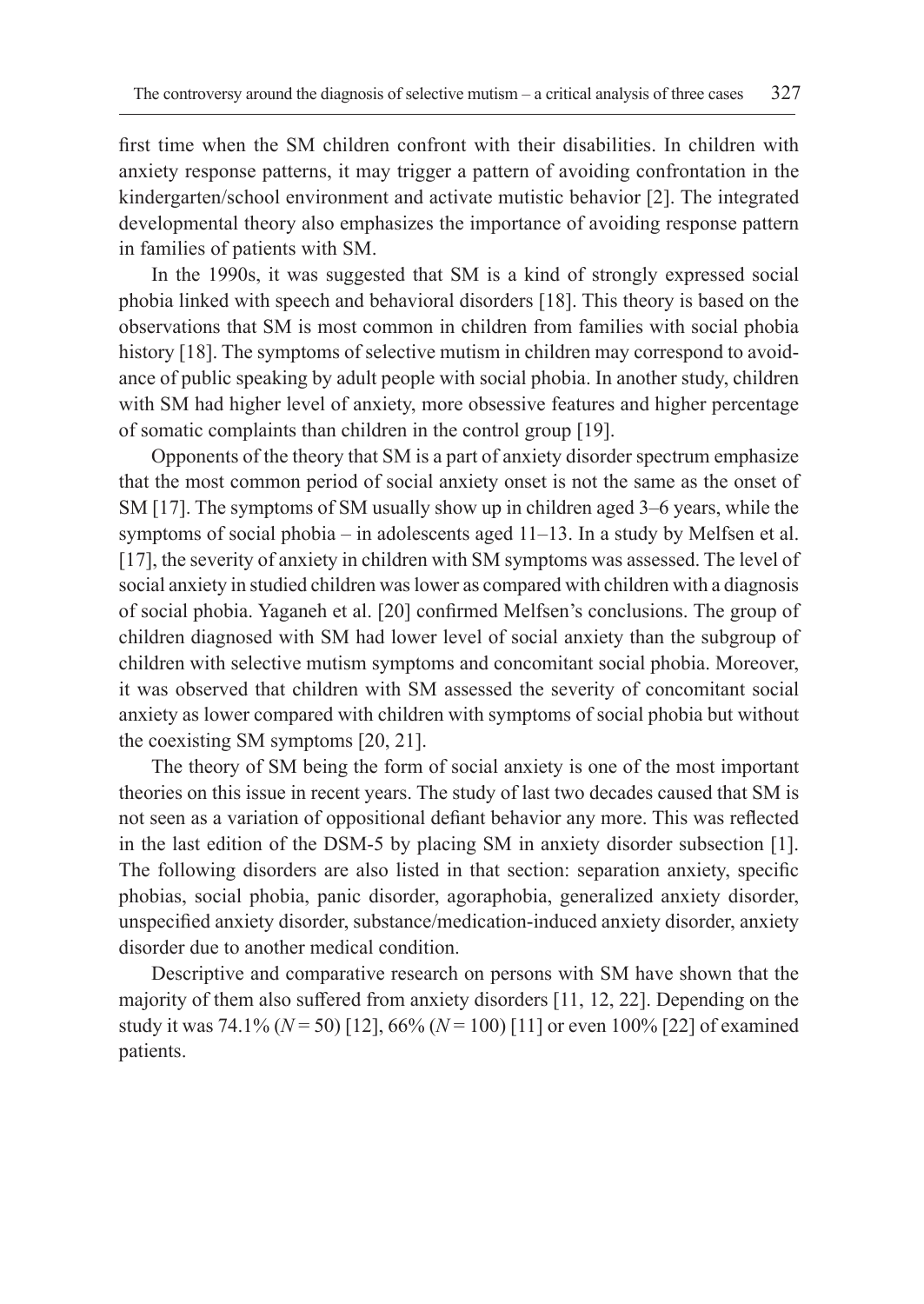| Author                            | Study construction/<br>participants                                                                                 | Conclusions                                                                                                                                                     |  |
|-----------------------------------|---------------------------------------------------------------------------------------------------------------------|-----------------------------------------------------------------------------------------------------------------------------------------------------------------|--|
| Steinhausen<br>and Juzi 1996 [11] | Descriptive study,<br>$N = 100$                                                                                     | onset of the disorder – preschool age, more frequent<br>in girls, often preceded by migration or speech fluency<br>or development disorders (38% of responders) |  |
|                                   |                                                                                                                     | mutism most frequently seen at school or to strangers                                                                                                           |  |
|                                   |                                                                                                                     | often shyness (85%), internalization disorders<br>and anxiety disorders (66%)                                                                                   |  |
| Dummit et al.                     |                                                                                                                     | concomitant social phobia in 100% of children with SM                                                                                                           |  |
| 1997 [22]                         | Descriptive study, $N = 50$                                                                                         | other anxiety disorders in 48% of patients                                                                                                                      |  |
| Yegene et al.<br>2003 [20]        | Comparative study.<br>$N = 23$ children with SM<br>and social phobia<br>and $N = 23$ children<br>with social phobia | no differences in the level of trait-anxiety and general<br>anxiety level in both groups                                                                        |  |
|                                   |                                                                                                                     | higher scores in oppositional defiant scales in children<br>with SM as compared with children with social phobia<br>(without SM symptoms)                       |  |

Table 1. **The prevalence of the anxiety disorders in patients with selective mutism according to the selected descriptive and comparative research**

#### **Audiological and neurobiological theories of selective mutism**

The importance of language development deficits, speech fluency and syntax disorders in children with SM are emphasized more often [23, 24]. Studies assessing the development of language function in SM children indicate that despite fluent speech at home, such children, compared to children with social phobia and healthy children, show a number of language deficits in standardized tests evaluating development of speech [23, 24]. Dysfunctions in development of language system in children with SM were similar when observed both at home and in other environment [24]. In a study by Manassis et al. [23], it was proved that older age and better grammatical and syntactical fluency correlate with less severe symptoms of mutism. The results of this study suggest a strong correlation between the severity of language deficits and advancement of applied avoidance patterns manifested by the lack of verbal contact.

Recent studies also indicate efferent auditory processing disorders in children with selective mutism [25]. The processes of hearing and speaking depend on each other. This relationship enables constant monitoring of voice and speech quality, sounds perception and the prevention of overstimulation with excessive vocalization [25, 26].

In humans, two distinct efferent mechanism are involved in monitoring and regulating vocalization:

- 1) MEAR middle-ear acoustic reflex and
- 2) MOCB medial olivocochlear bundle reflex.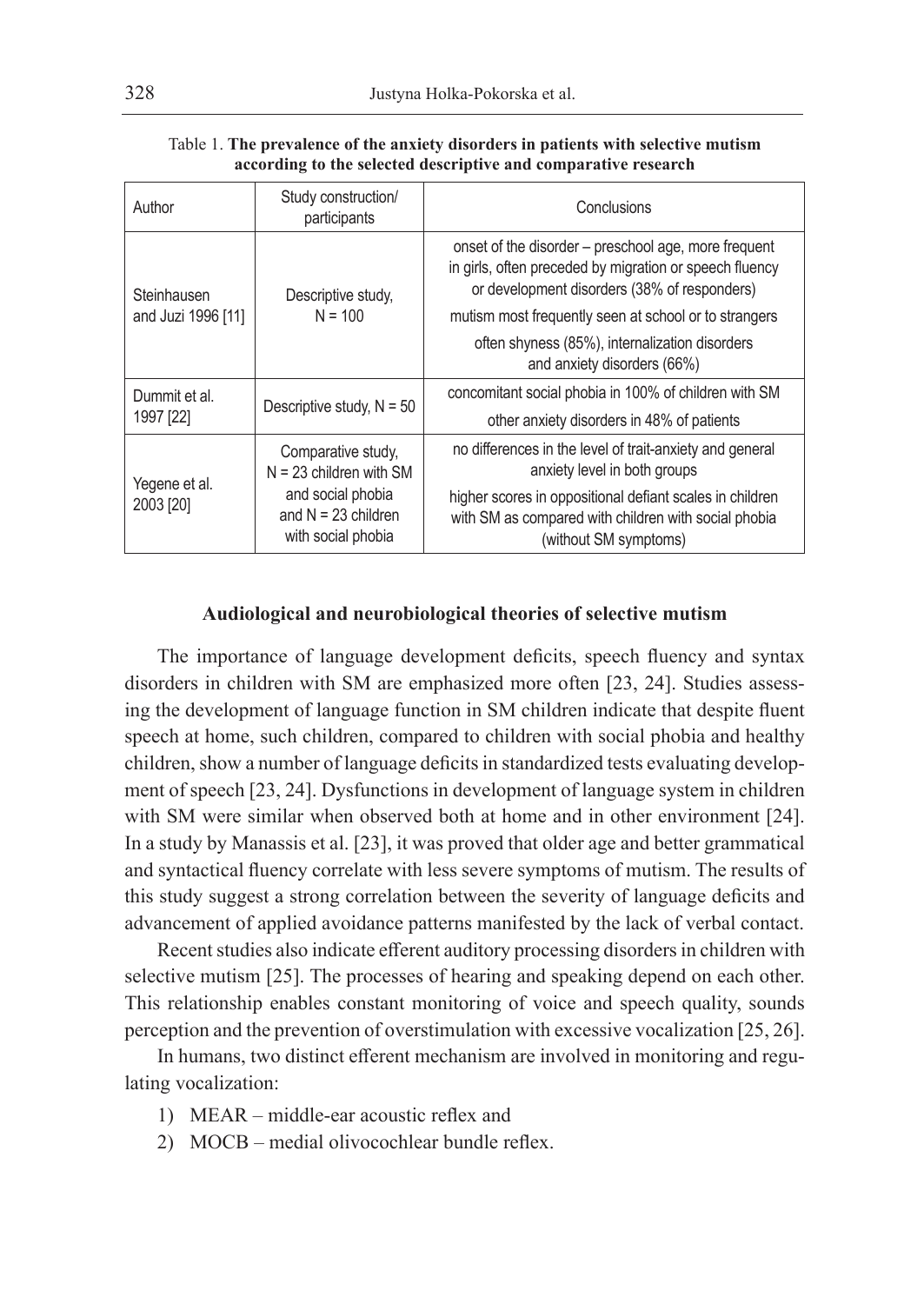The MEAR participates in neutralizing loud low-frequency sounds to prevent overstimulation of auditory nerve pathways. When the MEAR is activated by selfvocalization, it is assumed to produce an anti-masking effect by attenuating potential overloading of the cochlea. This allows to maintain a fairly constant level of sensitivity that prevents interference by the speaker's own voice [25, 27]. According to a study by Bar-Haim, the MEAR abnormalities are observed in the majority of introverted people and correlate with their increased auditory sensitivity and preference for more quiet environments [25, 28].

The functional role of the MOCB during vocalization is not fully understood. Probably it protects the ear from noise-induced cochlear damage caused by exposure to moderate sounds intensities (similar to the sounds in various natural environments) [25, 29, 30]. Such a hypothesis is supported by the fact that the MOCB is activated in anticipation of vocalization. Moreover, the MOCB probably plays an anti-masking role for background noise during signal detection/perception [25, 31].

Bar-Haim and Henkin [25] postulate that the deficits in the MOCB and MEAR play an important role in the pathogenesis of selective mutism. In a study in which they compared a group of children with SM and a group of healthy controls, they showed a significant suppression of P50 evoked potential of a subsequent of two auditory stimuli in children with SM [32]. Dysfunctions of the two systems may result in a lack of synchronization in processing the auditory information obtained during simultaneous loud speaking. According to Bar-Haim and Henkin, in children with SM the MEAR and MOCB dysfunction during vocalization can manifest in excessive masking of auditory signals. This causes desensitization of auditory pathways towards processed and analyzed sounds.

According to the concept of Bar-Haim and Henkin, children with SM have difficulty in simultaneous coping with incoming sounds and loud self-vocalization. According to this hypothesis, children with SM adapt to efferent dysfunction of the auditory system through lowering the voice, whispering or total refusal to speak. This is mainly seen in situations that require highly effective processing of auditory stimuli [25, 33]. For this reason it is difficult to point to a consistent pattern of auditory environments and social situations in which they speak or remain silent. The authors of this model emphasize, however, that audiological and neurological dysfunction underlying SM may challenge some children with the dilemma of whether to speak, and thus jeopardize perception of incoming sounds, or listen without active vocal participation [25].

On the basis of the presented model, it can be assumed that home, where dialogues are taken in one-to-one scenarios, is a safe and secure environment for children with SM. In addition, listening to verbal messages selected over the years and unconsciously "adapted" by the environment to the auditory needs of children with SM may allow for optimal compensation of their auditory deficits. This compensation is strengthened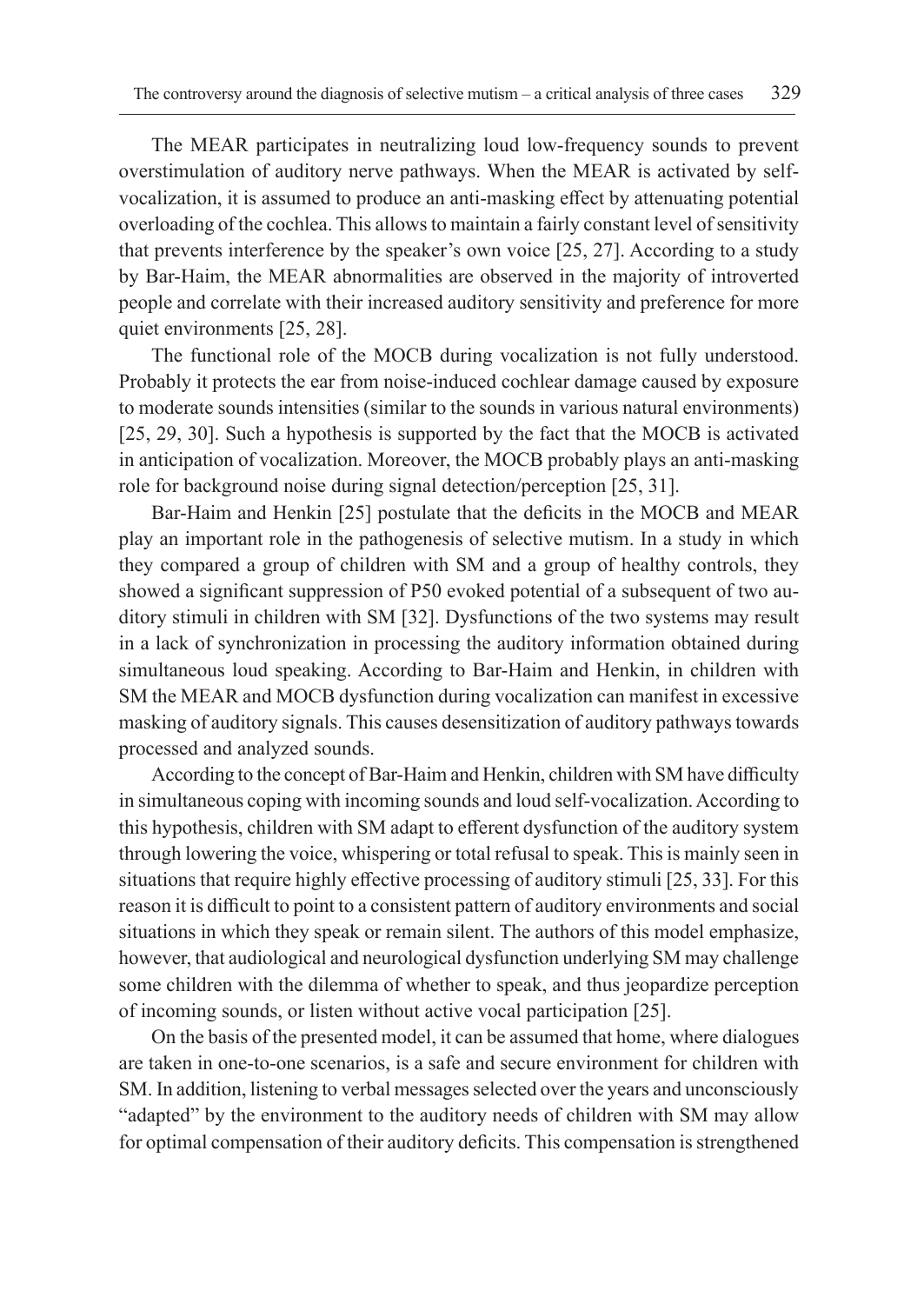by knowing verbal constructs used by family and by intimacy of such dialogues, when it is unnecessary to synchronize the sounds coming from different sources (e.g., from several people, during a conversation in the classroom, or from strangers, that use other/new language constructs than the closest family).

#### **Description of three clinical cases**

In this part of the paper, three cases of patients who showed symptoms of selective mutism at certain stages of clinical observation were described. All presented patients at certain stages of development met the criteria for selective mutism according to the ICD-10. However, in the course of further observation, the diagnosis was verified towards other neurodevelopmental disorders or the diagnosis could not be conclusively determined. The cases were selected in order to highlight the heterogeneity of the disorders that could be hidden under the diagnosis of SM.

#### Case 1

Patient aged 17, never mentally treated before. He was consulted a few years earlier by a psychologist because of concentration and memory problems observed by parents. Significant cognitive impairment was excluded, but he was offered a relaxation techniques because of anxiety symptoms. Systematic psychotherapy was recommended, but the boy refused to attend and parents could not encourage him.

Pregnancy and delivery period without problems, all developmental milestones on time, no speech developmental disorders were observed. He has no problems with somatic health, no head injuries or seizures were observed.

In family history it was revealed that in first-degree relatives occurred mental disorders with the need of psychiatric intervention. His sister (24 years old) was always very shy in social situations but verbally aggressive at home. In adolescence she self-harmed herself. Because of social phobia and anxiety disorders she was pharmacologically treated with citalopram and attended individual and group psychotherapy a couple of times. The patient's father was also treated with citalopram because of depression.

The first psychiatric consultation took place a few months before he turned 18 years because he refused to return to school after the summer break (second class of comprehensive secondary school). As he was a minor, the visit was in his mother presence. School problems began in the second semester of the first class of comprehensive secondary school, when his grades significantly worsened and he was barely promoted to next class.

The patient always had a very small group of peers and limited relationships. In the last years his social contacts were limited to parents, sister, closest cousin, and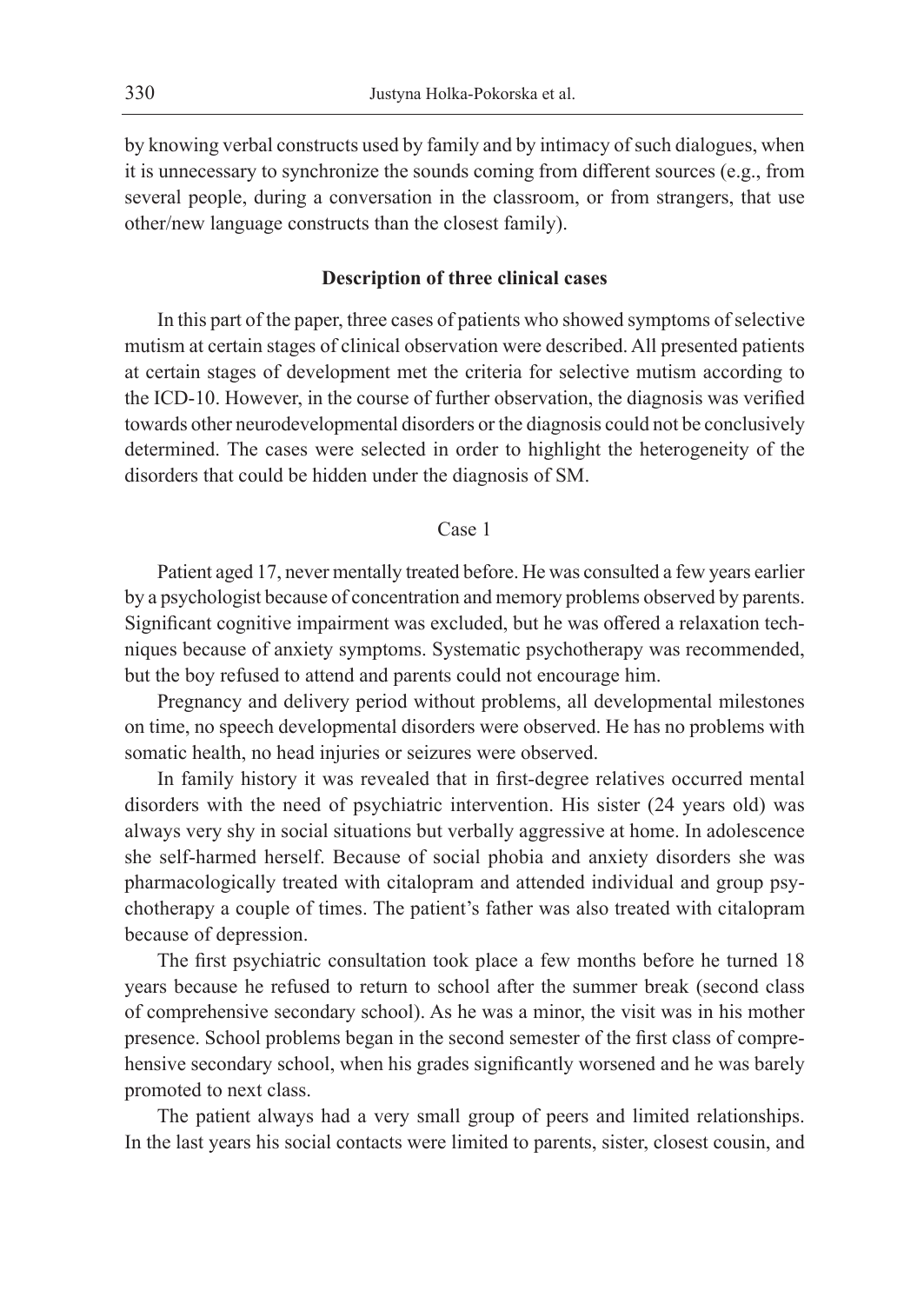a primary school friend. Few peer contacts have never been initiated by the patient, but always by other people. In the first year of secondary school he did not make peer relations with any of his colleagues.

At school he answered in monosyllables, never developing the subjects. In the last year, prior to described psychiatric treatment, he stopped responding to the questions during lessons. Due to the deepening avoidance of verbal contact with teachers and colleagues, the patient refused to come back to school after the summer break. In the last weeks of vacation his mood worsened. He did not want his best friend to visit him. He spoke only when it was absolutely necessary. The rumination about suicide, without the tendency, started. Verbal contact with their parents remained undisturbed even during the period when the patient completely ceased to communicate in the school environment.

During a psychiatrist visit, which took place a few days after the school year started, he was sitting with his head lowered, with no eye contact, his hair on his face. He did not initiate the conversation, answered reluctantly, in monosyllables, never in sentences. He did not want to describe his mood or mental state. He confirmed slightly depressed mood, anxiety and transient suicidal thoughts, without the tendency. Moderate depressive episode was diagnosed and selective mutism was suspected. Pharmacotherapy with escitalopram was started. Two weeks later, on the next visit, the mood was slightly improved and he denied suicidal thoughts. Still, he refused to return to school. He was offered the individual education (at the school) and gradual inclusion into the previous class. At the same time, the patient was referred for individual and group therapy as well as family consultations to a youth therapy center. However, he was very reluctant about individual therapy. He informed his parents that he had not know what to say during the sessions. The meetings went silent, broken only by the therapist's questions, but the patient did not respond. During one year of psychiatric care, psychoeducational-supporting meetings for parents were taken every three weeks. After 3 months of treatment with escitalopram, improvement of mood was observed and suicidal thoughts resolved. However, he still rationalized his social anxiety, avoidant behavior and symptoms of selective mutism. He explained that he regulated his social contacts by himself and he did not need the presence of other people.

Eventually, he started individual lectures at school after 12 weeks of the school year "because of the order from the school and the threat of a fine". During those lessons he felt a bit more comfortable than during lessons in the classroom because he was not disturbed by the presence of others and forced social interaction. However, on the other hand, teacher's whole attention was focused on him, which caused discomfort. Lessons consisted of teachers' lectures and written tests. During the entire year of treatment, the patient continued individual lessons, talked only with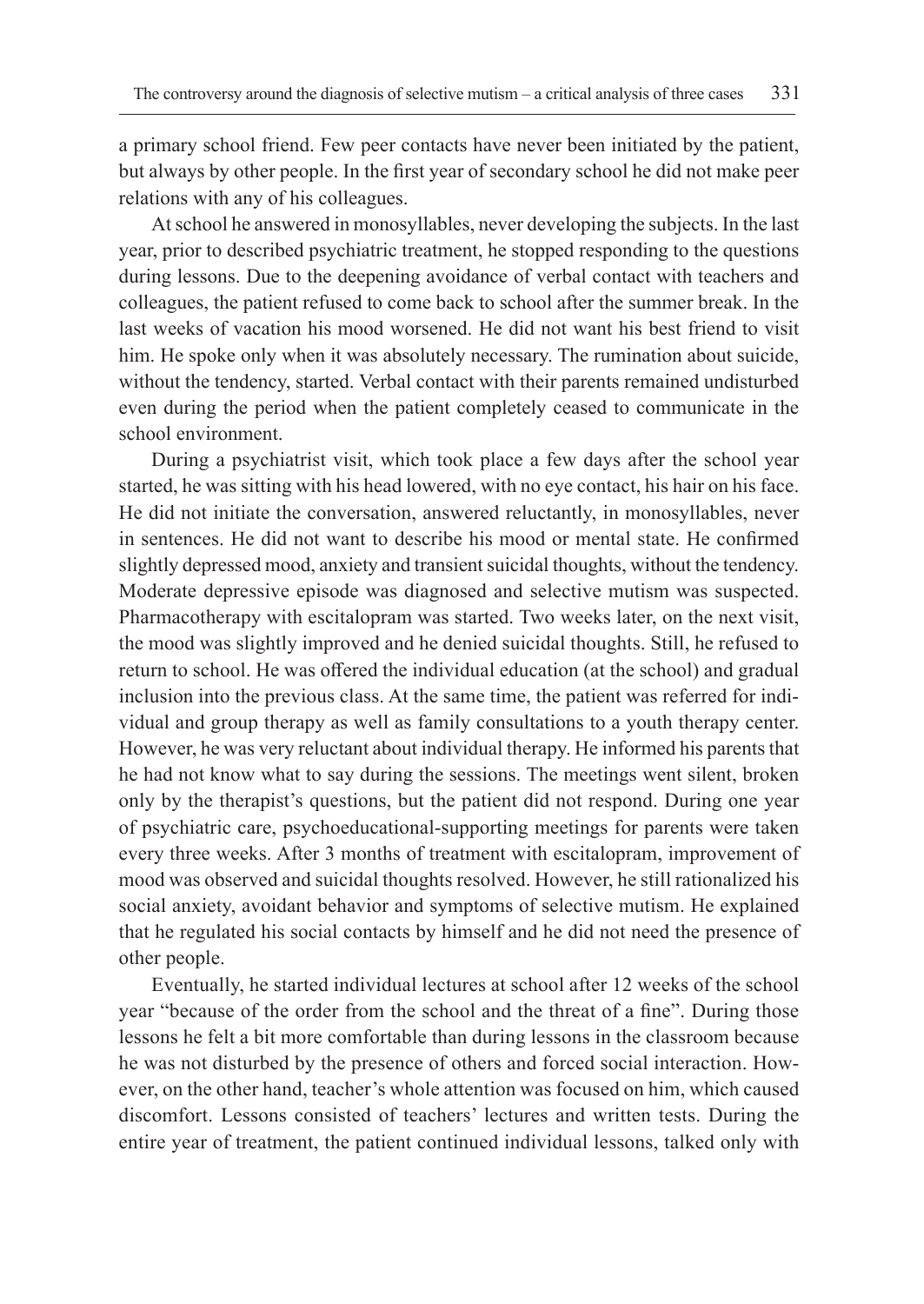some teachers and still avoided peers. He was promoted to next class. Within a few months, two consecutive therapists refused conducting the therapy with the patient "due to lack of his cooperation". During the subsequent psychiatrist visits, he was encouraged to start behavioral training, similar to methods used in the therapy of autism spectrum disorders. During this period, he began to confront with social phobia symptoms (resulting in mutism), which were previously rationalized by him. In the next school year he returned to his previous class. Primary treatment effect at the described stage was the discontinuation of rationalization of mutism symptom, which allowed to take further steps in the treatment and to intensify the social skills training. The diagnosis of selective mutism was verified post factum into the "observation of Asperger syndrome". The therapy and the observation of the patient were discontinued due to maternity leave of the psychiatrist, which prevented the final diagnosis.

# Case 2

A girl aged 8 years, born at 37 weeks of gestation (in hypoxia). Her mother suffered from pregnancy-induced hypertension. Apgar score was 6 (1<sup>st</sup> minute) and 9 points (3rd minute), (due to decreased muscle tone). Although she was born at 37 weeks of gestation, some prematurity features were observed. Motor rehabilitation and support in speech development started when she was 6 weeks old, and neurologopedical rehabilitation – when she was 2–3 years old. Discrete delays in the neuromotor development were observed. She started to sit when she was 9 months old and to walk when she was 15 months old. Since 6 months of age she has been under the care of speech and language therapist. When she was 2 years old significant delays in speech development were observed (first words after 40<sup>th</sup> month of age, first two-word sentences at 4th year). She was observed for alalia, dysphasia and aphasia.

Speech development occurred after the implementation of an intensive lefthemisphere functions stimulation program and early reading learning using the method of Professor Jagoda Cieszyńska. The language system developed with delay at 4th and 5th years of age. Since then the girl satisfactorily communicated with the nearest family.

When she was 2.5 years old her neuromotor development was rated as proper, within the broader standards, but inharmonious. Active speech function (according to the scale of development by Brunet-Lezine) was the weakest. It was recommended to enhance the development of the child by playing and to continue speech therapy.

When she was 3.5 years old the emotional and social immaturity, insufficient vocabulary, poor form of speech (two-word sentences or elliptical sentences), low level of manual and graphomotor skills were observed. Her mental development was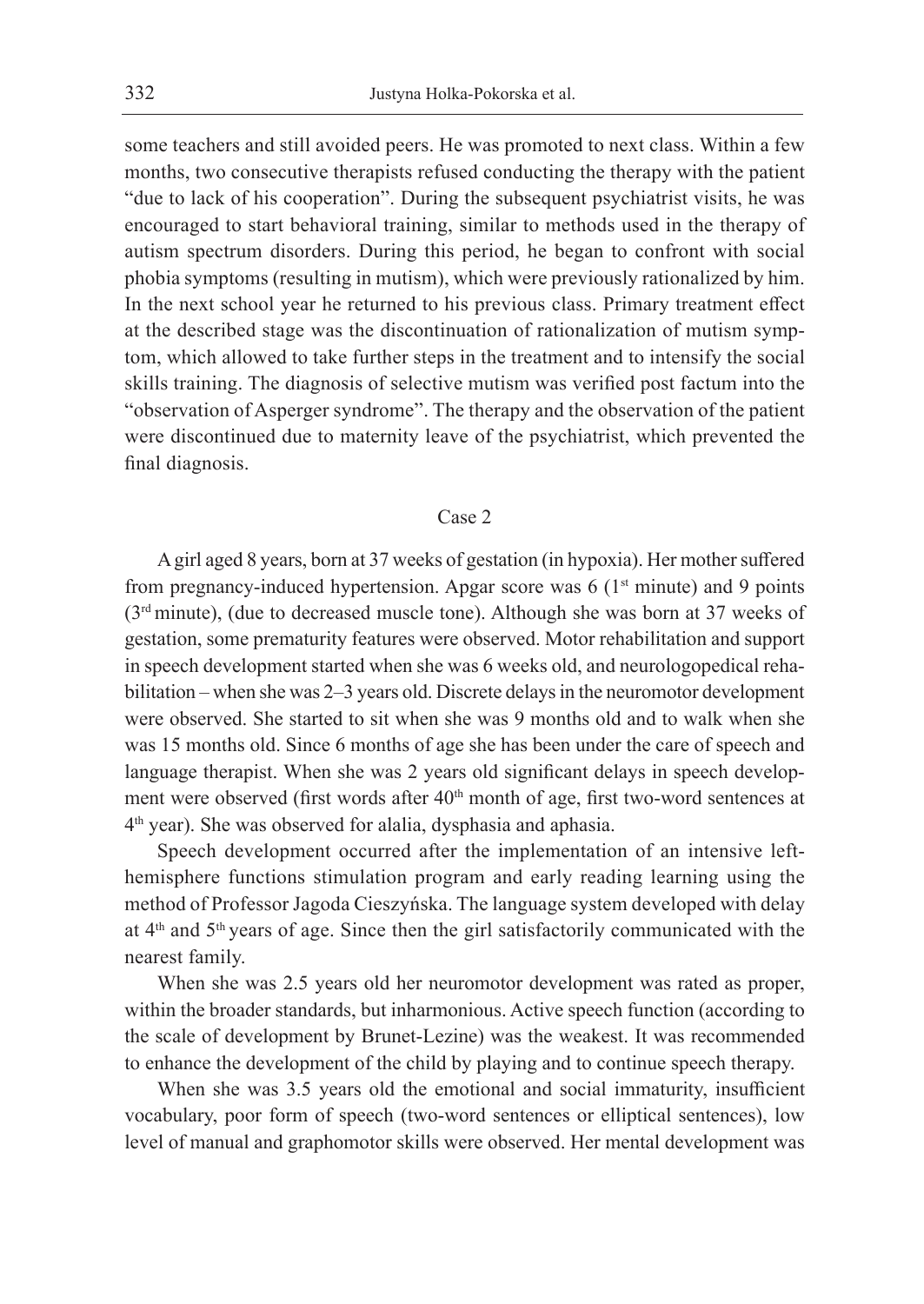inharmonious with non-verbal skills on average level. IQ rated by the Leiter International Performance Scale was  $P = 93$ . In subsequent examinations, when she was 4 years old and 4 and ½ year old, her emotional and social adjustment was slightly better, vocabulary and forms of expression enriched, but still insufficient in relation to the age standard. Simplification of consonant groups, substitution of rustling sounds by hissing ones and 'r' by 'l' was observed. Her mental development was at average level, still inharmonious. IQ rated by the Terman-Merrill Scale of Intelligence was 94. Level of graphomotor skills was low. Further stimulation of child's development, strengthening her independence and activity, creating the conditions for emotional and social development and social skills training were recommended.

She went to public kindergarten when she was 3 years old. For the first two years in the kindergarten she communicated only through gestures and, in spite of a satisfactory communication at home, in the kindergarten she did not speak. In the last year she had a very close relationship with one of girls from the group, she spoke to and played with her. She performed teachers' commands, benefited from pre-school educational program, but never made any oral answers. Due to the delay of speech development, she developed compensatory mechanism in relations with peers in the form of withdrawals from contacts with strangers or "expansive peers". Symptoms presented by her met the criteria for selective mutism defined by the ICD-10 and DSM-5 [1, 6]. However, that diagnosis has been modified in the course of further observation of the child.

Symptoms of withdrawal from peer relations resulting in refraining from initiating verbal contact become more acute after starting school education. It was probably caused by the need to adapt to the new school and enter completely new peer group. The child started pre-school education at the integrative school. As she was in integrative school, where the intensive therapeutic program with a psychologist, speech therapist, special education teacher, and sensory integration therapist was introduced, she become more open to contacts with peers, but she seldom initiated such contacts. In first grade she functioned satisfactorily, actively participated in lessons and spoke when answered by teachers. Still, she did not initiate contact with her peers. When other children initiated the play, she withdrew, spending time with teachers or the day care room teacher. However, mutism symptoms persisted in new social situations (e.g., during social meetings initiated by parents).

In the first few years of her life, the girl was diagnosed several times by an ENT specialist – a phoniatrist, who did not confirm any significant pathology of the hearing organ. At the age of 9 years, the tests of auditory attention and laterality revealed the reduction of right-ear external attention and the instability of right-ear internal attention. Bilateral discrimination of sounds in the range between 125 Hz and 8000 Hz and the location of sound sources for a frequency between 500 and 1000 Hz were also observed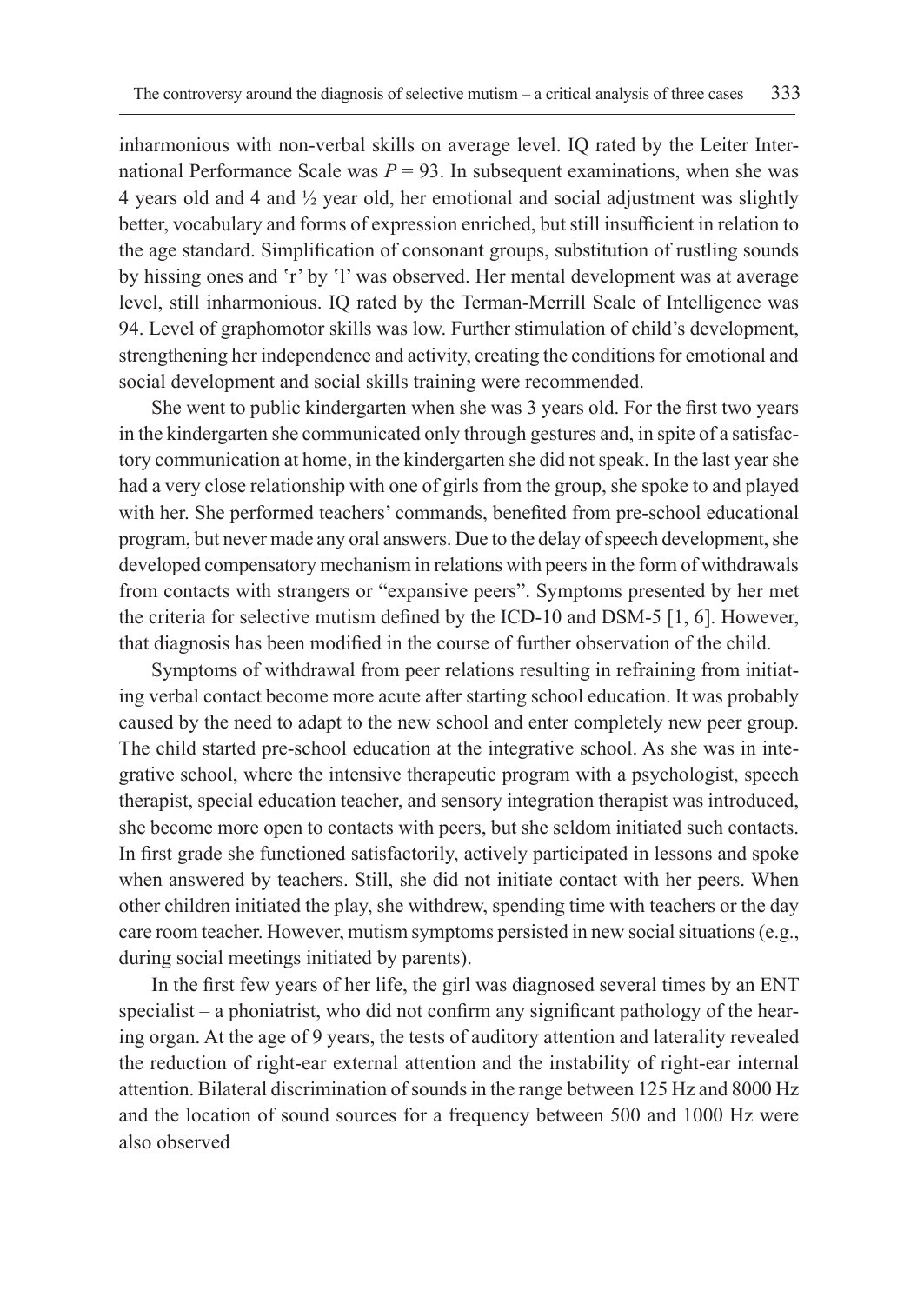As we know from parents, in the course of further observation the girl was diagnosed with Asperger syndrome. The behavioral improvement consisting in spontaneous initiation of contacts with people outside the family circle (including peers) was obtained after the completion of the intensive social skills training for children with autism spectrum disorder.

#### Case 3

A boy, 14 years old, first-grade junior secondary school student. No problems in early childhood development were noticed. He started to walk before he was 1 year old, he started to talk when he was 18 months old. He was shy since early childhood, he has never made verbal contact with strangers, but spoke freely with family members. He went to kindergarten when he was 4 years old, but did not adapt, so after one month the parents resigned from this form of care. He stayed at home with his grandmother. Because of the problems with contact with strangers he has been under the psychologist and psychiatrist care since he was 5 years old. A diagnosis of selective mutism was made, SSRIs were recommended, but pharmacotherapy was abandoned in further observation. An individual therapy was started, but the boy continued to speak only to family members, at the same time functioning well in the school peer group (in integrative class). Only after years of therapy a little improvement was observed – e.g., he whispered into his parents' ear when he was at the store, ordered an ice-cream in the presence of a therapist; he stopped to attenuate his voice when unknown person was around. In addition, till 9 years of age encopresis was observed, but stopped after the single intervention made by his mother (she threatened him that she would not throw him a birthday party). Till 10 years of age he did not want to get dressed by himself (he got dressed by his mother). He ate only selected food products (no fruits and vegetables).

The patient's family was complete, he had two older sisters. His parents were married, father was addicted to alcohol and did not take the treatment. Family history with mental illnesses: the mother's brother suffered from paranoid schizophrenia, he committed suicide; mother's sister – profound mental retardation; paternal grandmother – specific phobias type of anxiety disorders.

No abnormalities were found in brain EEG and CT. The patient was referred to psychiatric ward in order to determine the final diagnosis and to adjust the treatment. The physical examination and laboratory tests (also thyroid hormones and lipids levels) showed no abnormalities.

During the hospitalization, the boy refused verbal communication, he communicated with his doctor by writing. He gave short and precise answers to all the questions. During the examinations by a therapeutic group (several people) he did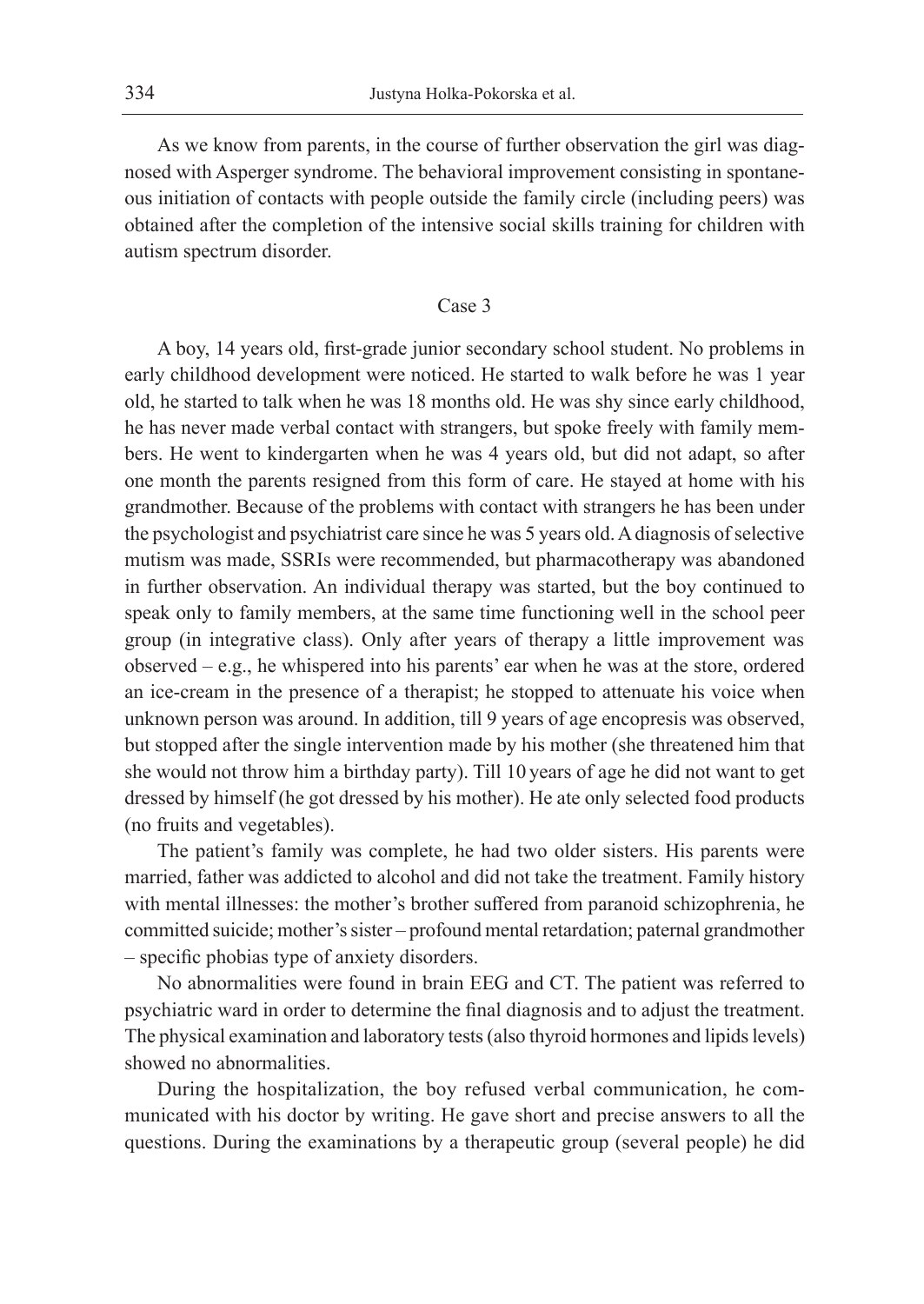not want to get even in written contact. After couple of days of adaptation, during the next examination by the therapeutic team he started to answer to closed questions by head movements. He did not answer many questions (especially those concerning his functioning). Refusal to speak was differentiated with oppositional defiant disorder and social phobia. In the end, it was concluded that the boy's behavior may correspond to those oppositional defiant behavior features which are often observed in children with SM.

He got in good peer contact in the ward quite quickly and he functioned well in this group. He participated in the organized and spontaneous activities (board games, sports activities), however, without initiating verbal communication. He was cheerful, without aggressive or self-aggressive behaviors, but his emotional reactions were poorly modulated. Throughout the 23-day period of hospitalization he did not talk to anybody, also with his parents with whom he corresponded only by SMS. The boy started attending therapeutic meetings based on genogram twice a week, but his parents discharged him from hospital on their demand. They said that patient had signaled them that "he is not going to talk anyway". Individual and family psychotherapy was recommended at discharge. We have no more information about that boy.

#### **Discussion**

Many authors emphasize that both the diagnosis and therapy of SM should consist of a comprehensive and multi-modal approach. Pediatricians advise to interview the patient, his/her parents and collect the data on the functioning of the child in the school environment during the diagnosis of selective mutism. Pediatrician, psychiatrist, psychologist, audiologist/phoniatrist, and speech therapist should participate in the final diagnosis, [15].

Due to the fact that SM is included in psychiatric disorders, not disorders on the borderline of neuropsychiatry and audiology, the primary therapeutic approach to the symptoms of SM are determined by the clinical psychiatry perspective. On the other hand, among the modern concepts of the phenomenon of selective mutism, the anxious pathogenesis of SM is predominant, which was highlighted in the DSM-5 [1]. This caused the introduction of the dominant therapeutic approach based on eliminating the consequences of phobic behaviors in children with SM in the recent years.

There are two main trends in therapy: (1) based on cognitive behavioral therapy or (2) based on pharmacotherapy used to treat anxiety disorders, i.e., SSRIs [34–36]. However, there are a few data on the effectiveness of both forms. According to Manassis [34], English-language literature includes approx. 100 cases of the use of SSRIs to treat patients with selective mutism. Based on changes in trends in the diagnosis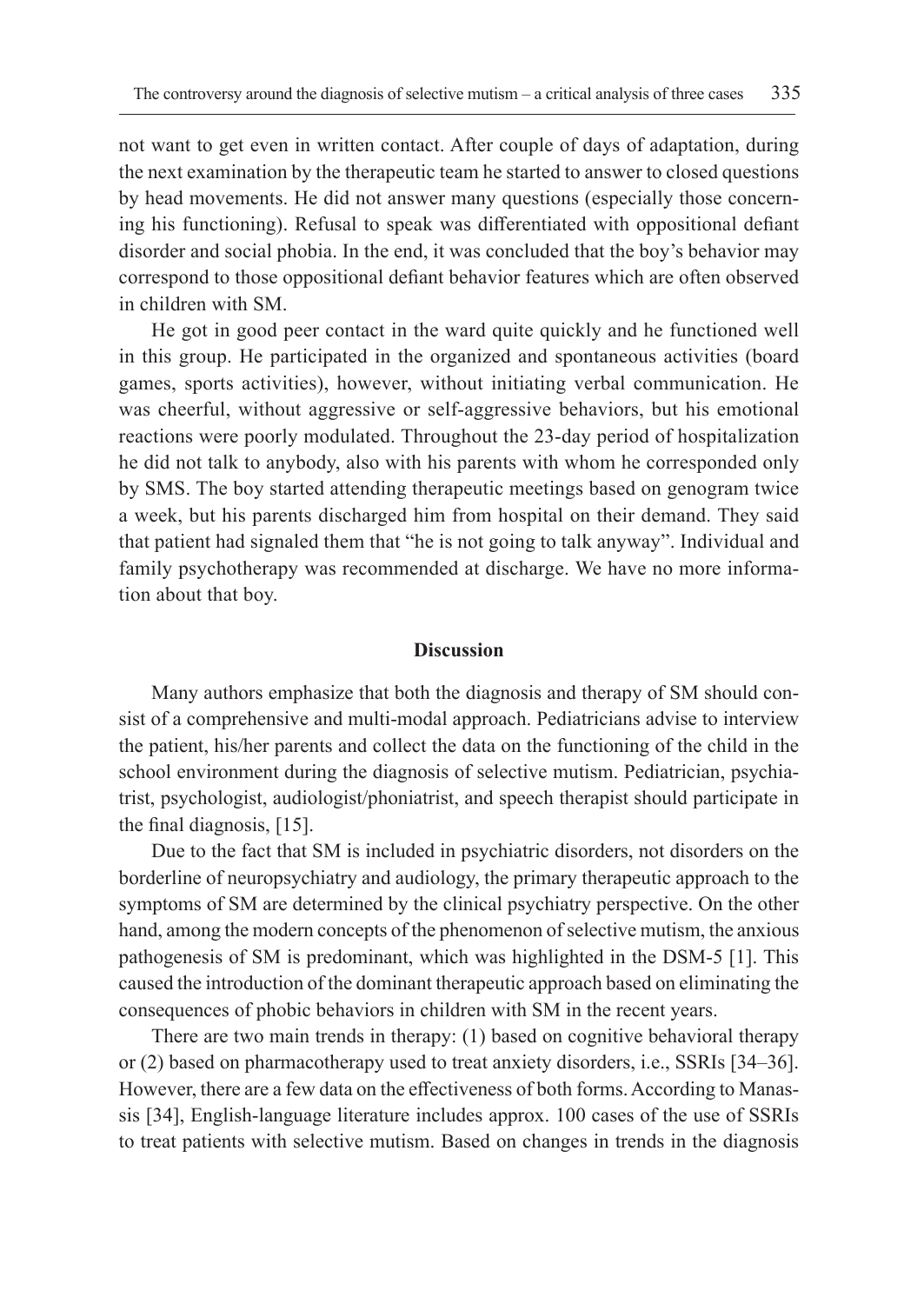of SM initiated by the fifth edition of the DSM, it can also be assumed that the above therapeutic trends will be consolidated and expanded.

The authors of the ICD-10 in the introduction to the chapter "Disorders of social functioning with onset specific to childhood and adolescence", emphasized heterogeneity of this group of disorders [8]. In the description of "selective mutism", it is highlighted that "in a significant minority of children with selective mutism delays in speech development or the difficulty in articulation are reported" [8]. However, no classification points to the importance of e.g., auditory processing deficits or neurodevelopmental disorders for the diagnosis of SM. It should be noted that the subtle or severe neurodevelopmental deficits observed in the first years of education often lead to a later diagnosis of autism spectrum disorders. Specific language difficulties in people with Asperger syndrome were described by Tony Attwood as "a significant difference between language knowledge and practice" [37]. According to him, children with Asperger syndrome may show the linguistic efficiency in a formal speech examination, but show considerable difficulties in situations where fast processing of language in real situation, e.g., playing with peers, is needed. Another problem could be listening and understanding speech when noises are in the background [37]. Tony Attwood's observations seem to be similar to the results of the research of Henkin and Bar-Haim and Henkin et al. [25, 32] on the auditory processing. The presence of such deficits may be important for behavioral techniques, pharmacological treatment or even the way of taking care of a child by his parents.

The presented cases illustrate the clinical difficulties involved in syndromological diagnosis of selective mutism. In Case 2 significant delays in language development were observed, while in two other cases there were no difficulties with speech development. In Case 1 symptoms of selective mutism were accompanied by anxiety disorders, and in Case 3 – by profound developmental disorders, behavioral dysfunctions (nonorganic encopresis) and mental disorders in family history.

Although in all cases the preliminary diagnosis of SM was made, in Case 1 and Case 3 the extreme form of social anxiety disorder, major depressive disorder, Asperger syndrome, oppositional defiant disorder, or first episode of psychosis should be consider during differential diagnosis. In Case 2 the impaired vocal expression was observed in the early development. The symptoms of SM observed at a later stage of her development could be differentiated with autism spectrum disorder, mental retardation and oppositional defiant disorder.

Epidemiological data indicate that children with symptoms of SM frequently meet the criteria for other mental disorders, such as depression, panic disorder, obsessivecompulsive disorder, dissociative disorder or Asperger syndrome (which is observed in up to 7.4% of children with SM) [10, 38].

In all three reported cases no sufficient therapeutic effects were observed. However, the presented clinical material does not allow for unambiguous generalizations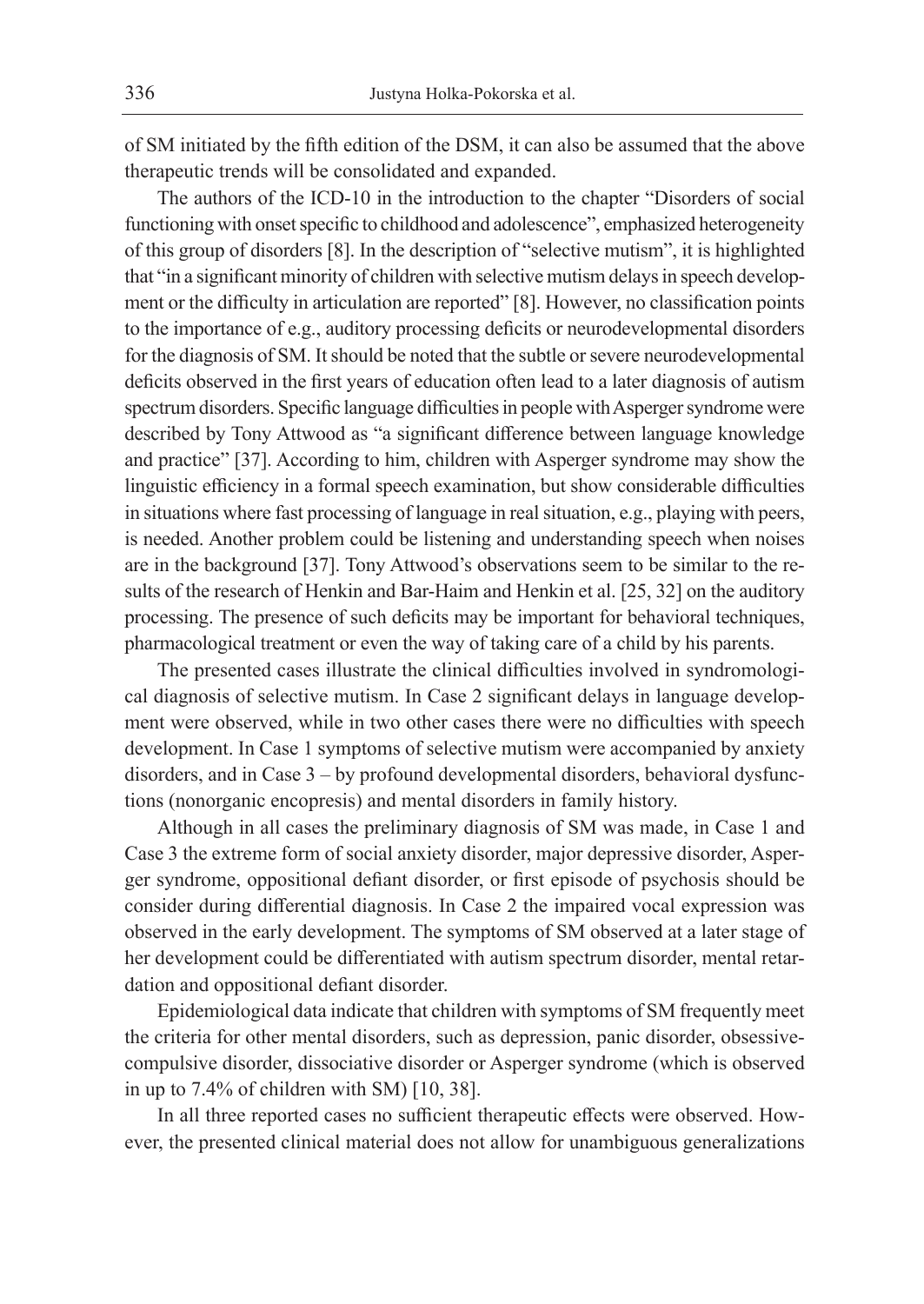regarding the course of SM symptoms and the effectiveness of various methods used in the treatment of the symptoms of selective mutism.

Many authors also emphasize that there are no proven therapeutic methods or standards of pharmacotherapy in SM. Based on previous studies of people with selective mutism conducted from the perspective of clinical psychiatry, the largest amount of data (but still very limited) were collected for pharmacological methods. Thus, pharmacotherapy is an option worth considering when planning a comprehensive clinical treatment of SM, especially when SM symptoms are severe or when a previous psychosocial interventions did not help. Recently, Manassis described the case of successful treatment with fluoxetine in 8-year-old girl with SM and pointed the value of pharmacotherapy in this disorder [34]. Aspects of SM pharmacotherapy were also described in two systematic reviews of the literature by Carlson et al. [35] and Kaakeh and Stumpf [36]. However, in a study comparing the effects of fluoxetine and placebo  $(n = 6 \text{ vs. } n = 9)$  in SM therapy, it was proved that SSRI reduced the severity of the symptoms in the majority of children, but did not eliminate all of the symptoms [39].

In the literature there is no long-term observation of patients suffering from SM in childhood or adolescence. Black et al. [39] proved that the symptoms of mutism persist despite the use of pharmacotherapy. In a naturalistic study with 6–8 month observation of the course of SM in children with comorbid social phobia, it was showed that symptoms tended to persist throughout the observation period, despite the use of different therapeutic interventions [40]. In the study consisting in one year observation of children with selective mutism after completing the cycle of behavioral treatment (24 sessions), it was observed that 12 out of 24 children with mutism no longer met the diagnostic criteria for this disorder after 12 months of follow-up [41].

In addition, the extension of this diagnostic category on the population of adults could further complicate the clinical observations regarding the course of the disorder. Observations presented in this paper are also time-limited. This can be an important factor limiting the possibility of a fuller analysis of long-term clinical implications of SM.

In cases presented above the clinical observations were discontinued due to different factors:

- 1) external factor (no possibility of further therapy by the attending physician) in Case 1;
- 2) interfamily factors (the child was discharged from hospital on parents' request) in Case 3;
- 3) partial recovery (however, still not fully satisfying) owing to sociotherapy and speech therapy in Case 2.

In those three cases of SM, the best treatment results were observed in Case 2, where multimodal approach in a child with preschool neurologopedic problems was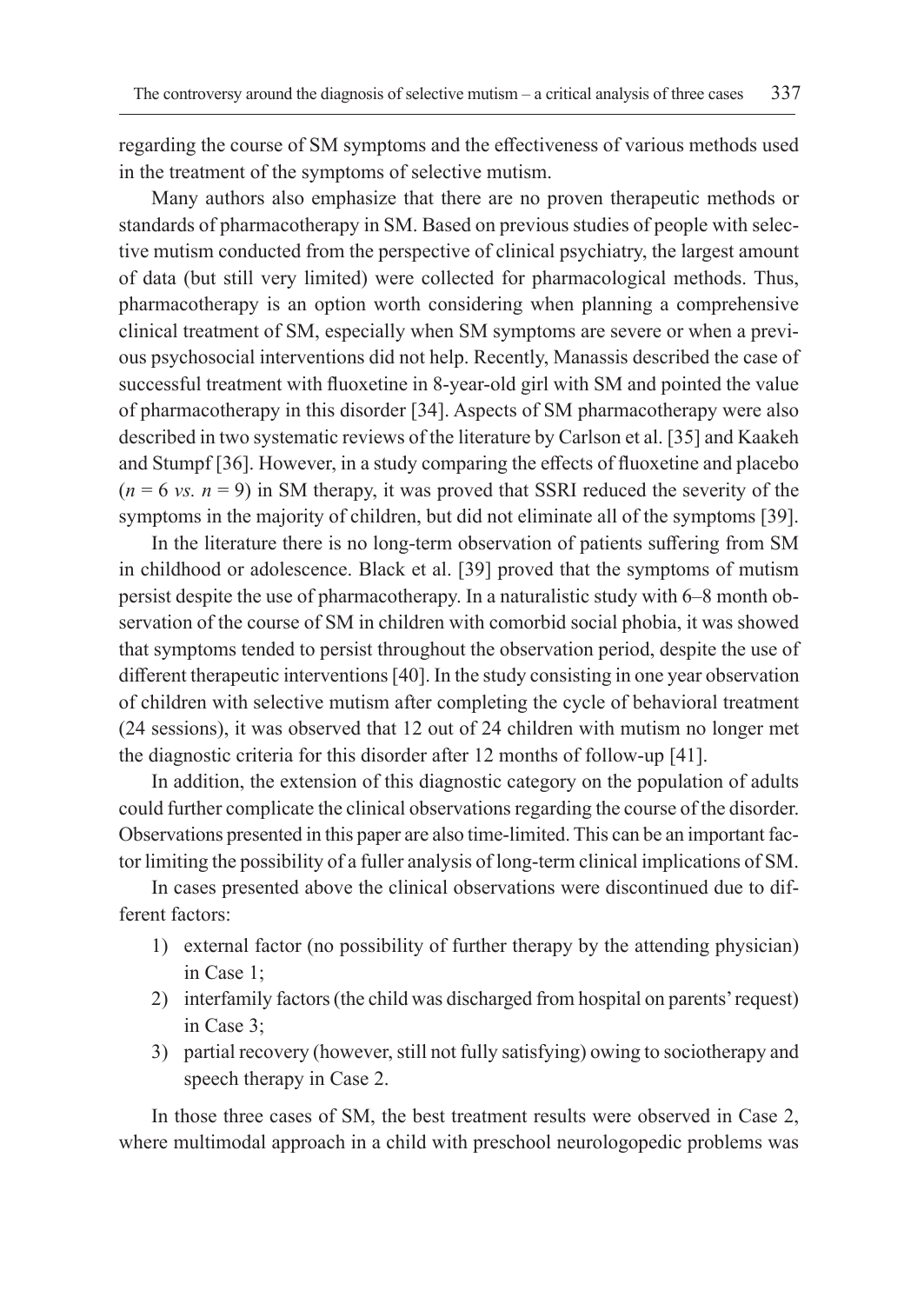used. In this case, an auditory processing rehabilitation based on exercises to improve comprehension of linguistic utterance and on training of auditory attention (the series I listen and learn to speak by Wianecka) was used [42]. Rehabilitation program consisted of hearing exercises, with presenting letters in an extended way. This form of rehabilitation was used as a support for the girl's language system development (between 2 and 4 years of age). In subsequent years, the neurologopedic rehabilitation was no longer intensely focused on auditory attention training. However, in first years of school, her parents noticed lack of concentration of auditory messages. The girl seemed not to hear or not to understand messages addressed to her. Because problems with hearing were excluded by audiologist many times, parents explained such behavior as a temporary lack of interest in situation or the symptoms of negativity. The ability of auditory processing during simultaneous vocalization in the girl has never been evaluated. EEG showed no pathology. It was known, however, that all social situations when more than one or two people appeared in the child's presence caused a significant behavioral problem and the withdrawal from verbal contact. During the follow-up, selective verbal contact was considered to be a characteristic symptom of Asperger syndrome.

No audiological, foniatric or logopedic problems were observed in the boy described in Case 3. The development of his speech was not impaired. Although the boy was sent to the children's psychiatric ward to deepen and/or verify the diagnosis, the verification did not include audiological and logopedical diagnostics. There was no screening for autism spectrum disorder during the diagnostic process in the ward.

In contrast, the boy from Case 1 developed symptoms of SM gradually. From the beginning of his education the symptoms of social phobia were observed. Problems in social contacts with peers increased and reached its peak in comprehensive secondary school when the social requirements have increased significantly (he refused to attend school). In this case, the symptoms of SM could reflect both: the extreme form of social phobia as well as the manifestation of social withdrawal in the course of Asperger syndrome. The lack of early therapeutic intervention may have contributed to the development of symptoms of selective mutism and difficulties with mood control in later development.

According to the life spam concept, the majority of mental disorders develops with a linear structure or trajectory, with gradual increase in frequency and severity of symptoms. Usually, it is impossible to distinguish the strict cut-off point when the symptoms of the disorder are unable to identify and when they are already present (according to the current diagnostic criteria) [43]. Taking into account the life span concept, one may suspect that unambiguous categorization of the symptoms of selective mutism among anxiety disorders without considering the neurodevelopmental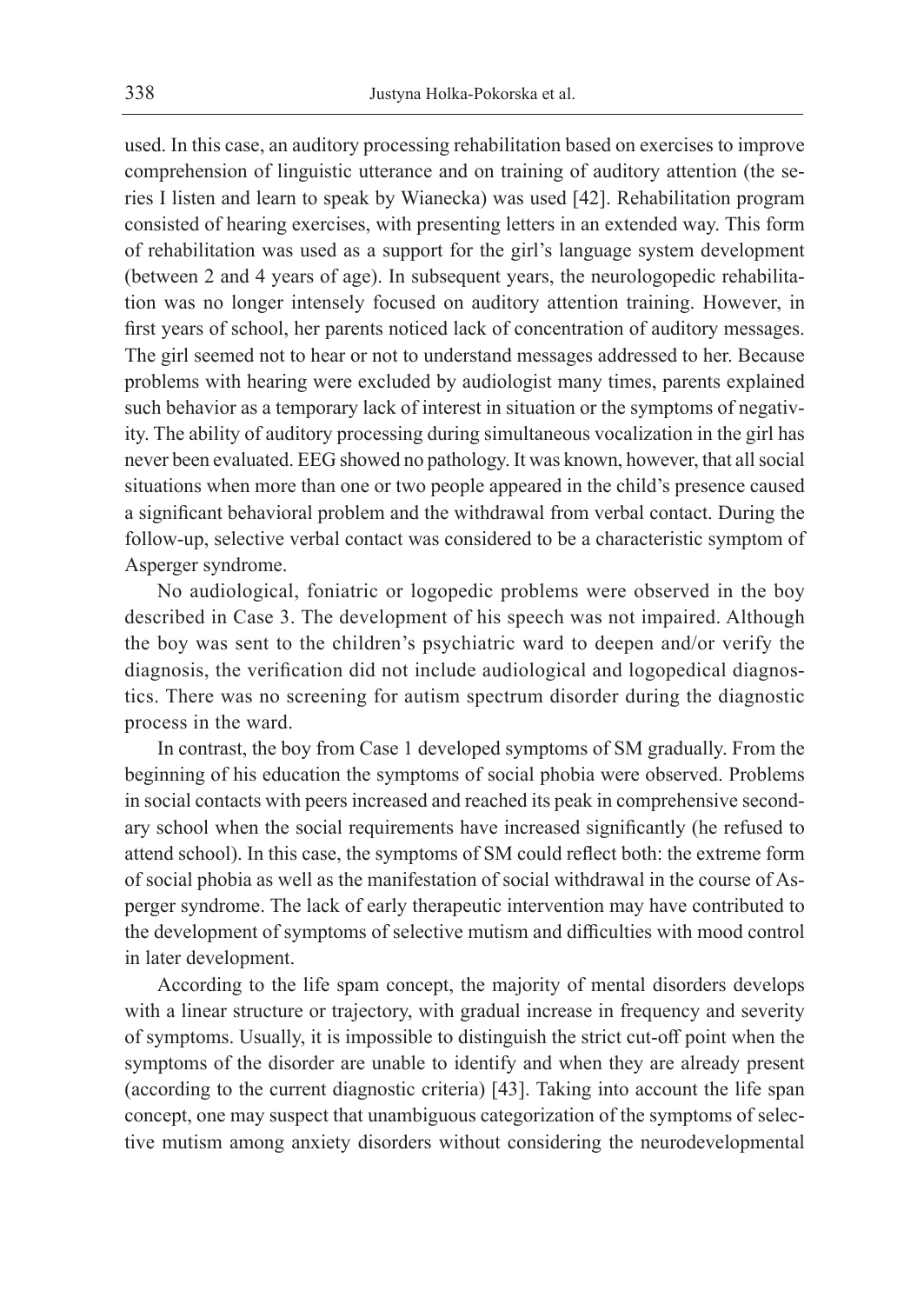and audiological problems as well as the possible coexistence of sensory processing deficits may be a significant simplification.

The study by Kristensen from 2000 revealed that anxiety disorders are not the dominant comorbid pathology observed in patients with selective mutism [44]. This study showed, however, that anxiety disorders in children with SM are observed as often as various developmental deficits (74.1% *vs.* 68.5%). According to the author of that work, avoiding verbal contact can be a mechanism for "masking" the difficulties arising from various developmental or neurocognitive deficits. In this approach, inadequate SM therapy effects may result from the fact that the most common therapies (pharmacological and behavioral one) influence only anxiety component of the disorder and not include e.g., components associated with auditory processing deficits, neurocognitive deficits or social cognition deficites, which may occur in substantial number of children with SM.

If pathogenesis of SM may be linked to both developmental deficits and spectrum of anxiety disorders, it is extremely difficult (if not impossible) to create a single therapeutic approach to SM symptoms. Complex methods, taking the heterogeneity of symptoms into account should be introduced instead.

According to Henkin and Bar-Haim [25], auditory processing deficits should be taken into consideration in the diagnosis and treatment of SM. These authors propose training to enhance simultaneous auditory processing and loud speaking. Trainings start with exposure to one's own voice via headphones, then there is subsequent addition of background noise and simulation of speech in social situations precipitating the speech-avoidance behavior. According to the authors, those techniques may facilitate auditory processing during vocalization.

Henkin and Bar-Heim also suggested a possible usefulness of transcranial magnetic stimulation (rTMS) or transcranial direct current stimulation (tDCS), which in combination with behavioral tasks may ameliorate effects of SM therapy, as it has been shown for neuro-rehabilitation of post-stroke aphasia [25, 45].

# **Conclusions**

- 1. At the current stage of research on the pathogenesis and psychopathology of selective mutism, the concept of SM as social phobia type of anxiety disorder spectrum is most convincing. In the DSM-5, selective mutism is interpreted as an extreme form of social phobia.
- 2. Selective mutism syndrome is a non-homogeneous group of disorders of diverse etiology and course. Among the psychiatric aspects of disorder the 'anxiety component' of SM is first.
- 3. Comorbid developmental deficits and/or dysfunction of the auditory processing are often observed in individuals with selective mutism.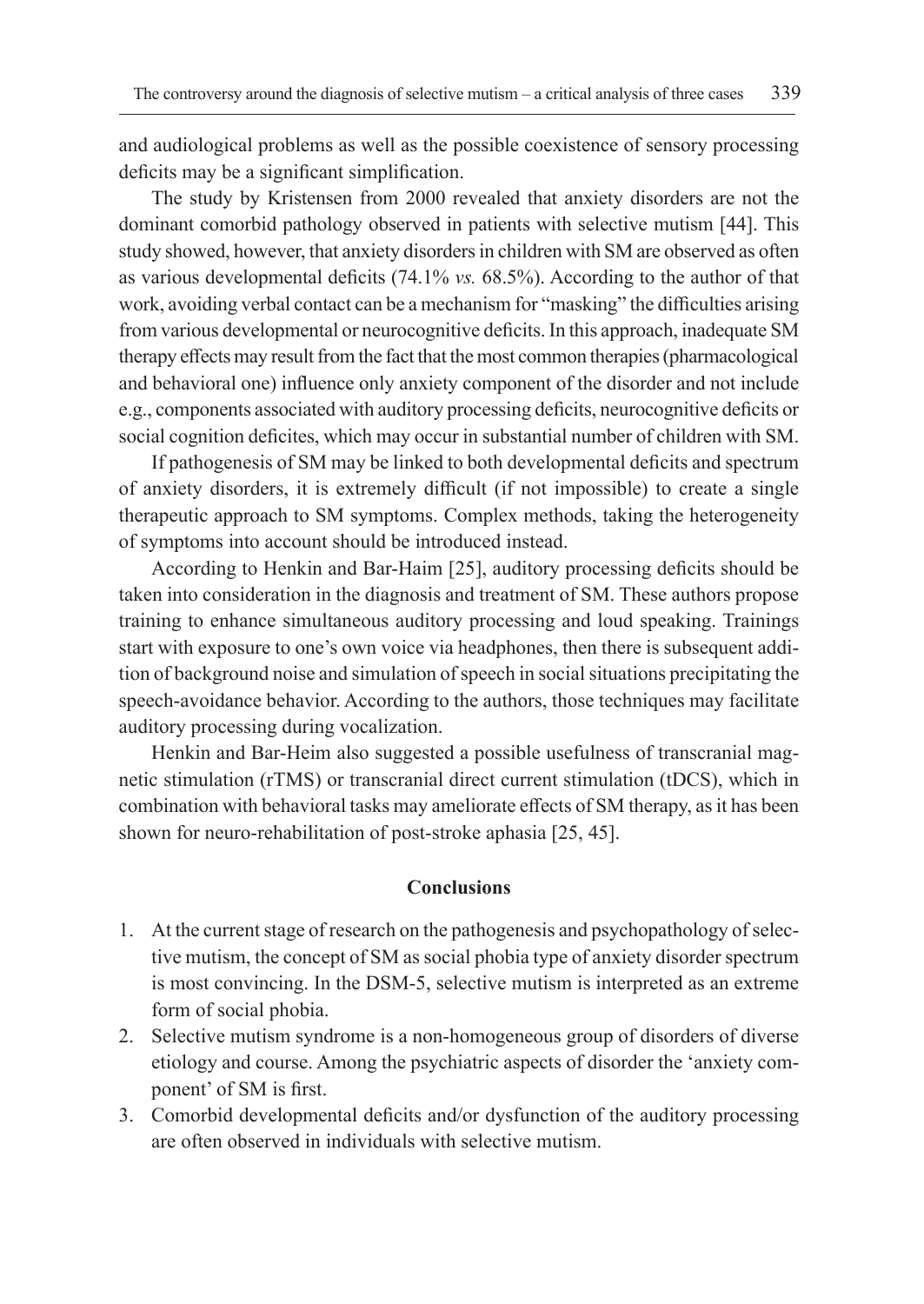- 4. With regard to the life span concept, SM can be a syndrome manifested at an important developmental stages in children with neurocognitive or social cognition deficits.
- 5. The presence of comorbidities and developmental deficits may determine the future course of the disorder and the final effects of the therapy.

## **References**

- 1. *Diagnostic and Statistical Manual of Mental Disorders*, 5<sup>th</sup> ed. American Psychiatric Association.
- 2. Viana AG, Beidel DC, Rabian B. *Selective mutism: A review and integration of the last 15 years*. Clin. Psychol. Rev. 2009; 29(1): 57–67.
- 3. Wittchen HU. *Critical issues in the evaluation of comorbidity of psychiatric disorders*. Br. J. Psychiatry Suppl. 1996; 30: 9–16.
- 4. Jacobi F, Wittchen HU, Holting C, Höfler M, Pfister H, Müller N et al. *Prevalence, co-morbidity and correlates of mental disorders in the general population: Results from the German Health Interview and Examination Survey*. Psychol. Med. 2004: 34(4): 1–15.
- 5. Kopp S, Gillberg C. *Selective mutism: A population based study*. J. Child Psychol. Psychiatry 1997; 38(2): 257–262.
- 6. Newman S. *The Selective Mutism Foundation's Influence over "Selective Mutism" in the Diagnostic and Statistical Manual of Mental Disorders (DSM). View SM in the DSM*. 2004; www. Selectivemutismfoundation.org (retrieved: 19.09.2014).
- 7. Kołakowski A, Liwska M, Wolańczyk T. *Elective mutism in children: Literature review*. Psychiatr. Pol. 1996; 30(2): 233–246.
- 8. *Klasyfikacja zaburzeń psychicznych i zaburzeń zachowania w ICD-10. Opisy kliniczne i wskazówki diagnostyczne*. Krakow–Warsaw: University Medical Publishing House "Vesalius", Institute of Psychiatry and Neurology; 2000.
- 9. Krysanski VL. *A brief review of selective mutism literature*. J. Psychol. 2003; 137(1): 29–40.
- 10. Sharp WG, Sherman C, Gross AM. *Selective mutism and anxiety: A review of the current conceptualisation of the disorder*. J. Anxiety Disord. 2007; 21(4): 568–579.
- 11. Steinhausen HC, Juzi C. *Elective mutism: An analysis of 100 cases*. J. Am. Acad. Child Adolesc. Psychiatry 1996; 35: 265–288.
- 12. Kristensen H. *Multiple informants' report of emotional and behavioural problems in a nationwide sample of selective mute children and controls*. European Child & Adolescent Psychiatry 2000; 10(2): 135–142.
- 13. McInnes A, Manassis K. *When silence is not golden: An integrated approach to selective mutism*. Semin. Speech. Lang. 2005; 26(3): 201–210.
- 14. Leonard HL, Dow SP. *Elective mutism*. Child Adolesc. Psychiatr. Clin. N. Am. 1993; 2: 695–707.
- 15. Wong P. *Selective mutism: A review of etiology, comorbidities, and treatment*. Psychiatry (Edgemont) 2010; 7(3): 23–31.
- 16. Giddan JJ, Milling L. *Comorbidity of psychiatric and communication disorders in children*. Child Adolesc. Psychiatr. Clin. N. Am. 1999; 8(1): 19–36.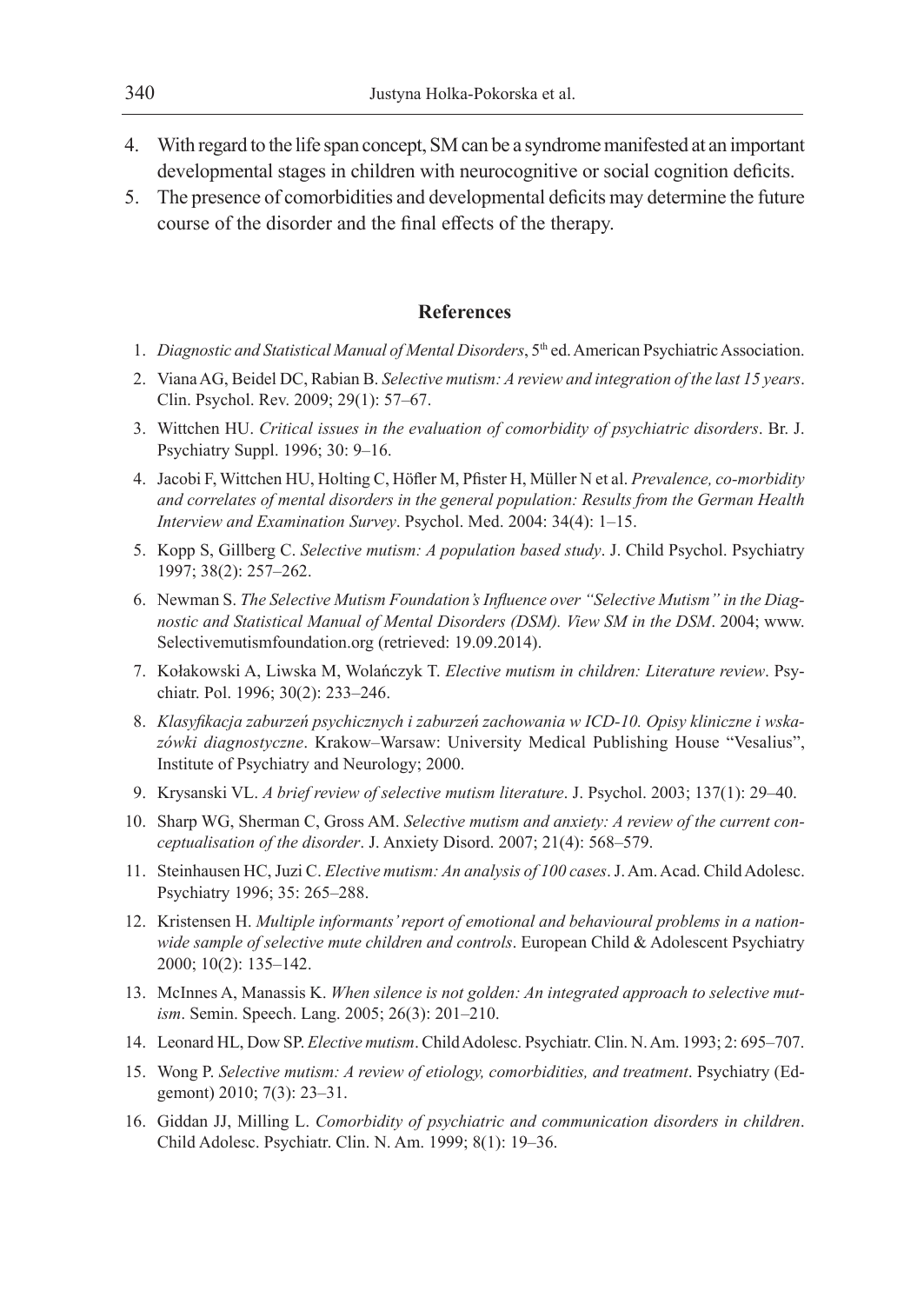- 17. Melfsen S, Walitza S, Warnke A. *The extent of social anxiety in combination with mental disorders*. Eur. Child Adolesc. Psychiatry 2006; 15(2): 111–117.
- 18. Black B, Uhde TW. *Treatment of elective mutism with fluoxetine: A double-blind, placebocontrolled study*. J. Am. Acad. Child Adolesc. Psychiatry 1994; 33(7): 1000–1006.
- 19. Cunningham CE, McHolm A, Boyle MH, Patel S. *Behavioral and emotional adjustment, family functioning, academic performance and social relationships in children with selective mutism*. J. Child Psychol. Psychiatry 2004; 45(8): 1363–1372.
- 20. Yeganeh R, Beidel DC, Turner SM. *Selective mutism: More than social anxiety?* Depress. Anxiety 2006; 23(3): 117–123.
- 21. Manassis K, Fung D, Tannock R, Sloman L, Fiksenbaum L, McInnes A. *Characterizing selective mutism: Is it more than social anxiety?* Depress. Anxiety 2003; 18(3): 153–161.
- 22. Dummit ES 3rd, Klein R, Tancer NK, Ashe B, Martin J, Fairbanks JA. *Systematic assessment of 50 children with selective mutism*. J. Am. Acad. Child Adolesc. Psychiatry 1997; 36(5): 653–660.
- 23. Manassis K, Tannock R, Garland EJ, Minde K, McInnes A, Clark S. *The sounds of silence: Language, cognition and anxiety in selective mutism*. J. Am. Acad. Child Adolesc. Psychiatry 2007; 46(9): 1187–1195.
- 24. McInnes A, Fung D, Manassis K, Fiksenbaum L, Tannock R. *Narrative skills in selective mutism: An exploratory study*. Am. J. Speech Lang. Pathol. 2004; 13(4): 304–315.
- 25. Henkin Y, Bar-Haim Y. *An auditory-neuroscience perspective on the development of selective mutism*. Dev. Cogn. Neurosci. 2015; 12: 86–93.
- 26. Hoy R. *Tuning in by tuning off*. Nature 2002; 418: 831–833.
- 27. Curio G, Neuloh G, Numminen J, Jousmäki V, Hari R. *Speaking modifies voice-evoked activity in the human auditory cortex*. Hum. Brain Mapp. 2000; 9(4): 183–191.
- 28. Bar-Haim Y. *Introversion and individual differences in acoustic reflex function*. Int. J. Psychophysiol. 2002; 46(1): 1–11.
- 29. Robertson D. *Centrifugal control in mammalian hearing*. Clin. Exp. Pharmacol. Physiol. 2009; 36(7): 603–611.
- 30. Maison SF, Usubuchi H, Liberman MC. *Efferent feedback mini-mizes cochlear neuropathy from moderate noise exposure*. J. Neurosci. 2013; 33(13): 5542–5552.
- 31. Xie DH, Henson OW Jr. *Tonic efferent-induced cochlear damping in roosting and echolocating mustached bats*. Hear. Res. 1998; 124: 60–68.
- 32. Henkin Y, Feinholz M, Arie M, Bar-Haim Y. *P50 supression in children with selective mutism: A preliminary report*. J. Abnorm. Child Psychol. 2010; 38(1): 43–48.
- 33. Bar-Haim Y, Henkin Y, Ari-Even-Roth D, Tatin-Schneider S, Hildesheimer M, Muchnik C. *Reduced auditory efferent activity in childhood selective mutism*. Biol. Psychiatry 2004; 55: 1061–1068.
- 34. Manassis K. *SSRI in case of selective mutism*. J. Psychiatry Neurosci. 2013; 38(1): E1–2.
- 35. Carlson JS, Mitchell AD, Segool N. *The current state of empirical support for the pharmacological treatment of selective mutism*. Sch. Psychol. Q. 2008; 23(3): 354–372.
- 36. Kaakeh Y, Stumpf JL. *Treatment of selective mutism: Focus on selective serotonin reuptake inhibitors*. Pharmacotherapy 2008; 28(2): 214–224.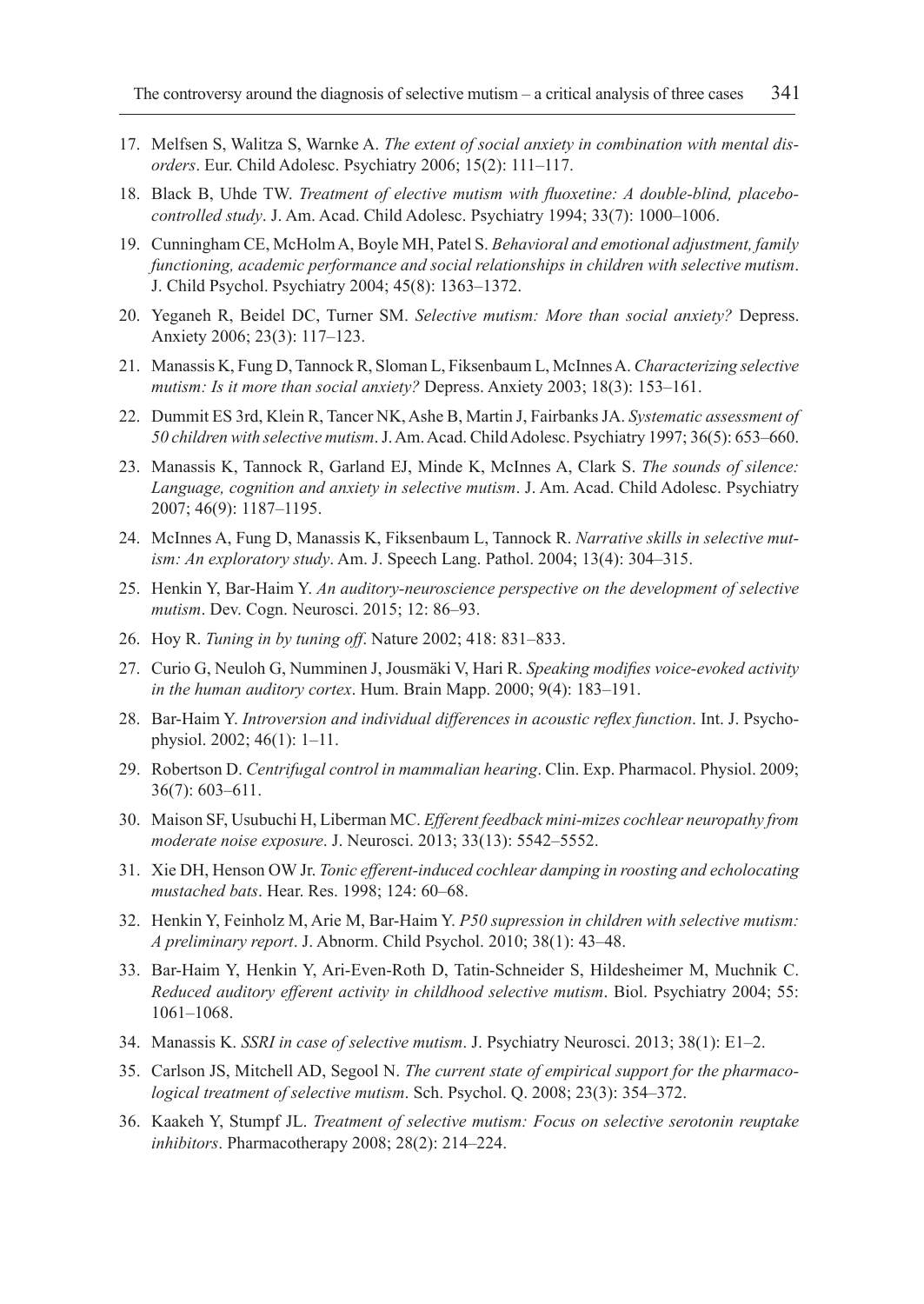- 37. Attwood T. *Zespół Aspergera. Kompletny przewodnik*. Gdansk: Harmonia Universalis; 2012.
- 38. Kopp S, Gillberg C. *Selective mutism: A population-based study: A research note*. J. Child Psychol. Psychiatry 1997; 38(2): 257–262.
- 39. Black B, Uhde TW. *Treatment of elective mutism with fluoxetine: A double-blind, placebocontrolled study*. J. Am. Acad. Child Adolesc. Psychiatry 1994; 33(7): 1000–1006.
- 40. Manassis K, Tannock R. *Comparing interventions for selective mutism: A pilot study*. Can. J. Psychiatry 2008; 53(10): 700–703.
- 41. Oerbeck B, Stein MB, Pripp AH, Kristensen H. *Selective mutism: Follow-up study 1 year after end of treatment*. European Child & Adolescent Psychiatry 2015; 24(7): 757–766.
- 42. Wianecka E. *Słucham i uczę się mówić*. Krakow: "Arson" Publishing House; 2008.
- 43. Woo SM, Keatinge C. *Diagnosis and treatment of mental disorders across the lifespan*. Hoboken, New Jersey: Wiley and Sons, Inc.; 2008.
- 44. Kristensen H. *Selective mutism and comorbidity with developmental disorder/delay, anxiety disorder, and elimination disorder*. J. Am. Acad. Child Adolesc. Psychiatry 2000; 39(2): 249–256.
- 45. Shah PP, Szaflarski JP, Allendorfer J, Hamilton RH. *Induction of neuroplasticity and recovery in post-stroke aphasia by non-invasive brain stimulation*. Front. Hum. Neurosci. 2013; 7: 1–17.

Address: Justyna Holka-Pokorska Institute of Psychiatry and Neurology Third Department of Psychiatry 02-957 Warszawa, Sobieskiego Street 9 e-mail: pokorska@ipin.edu.pl